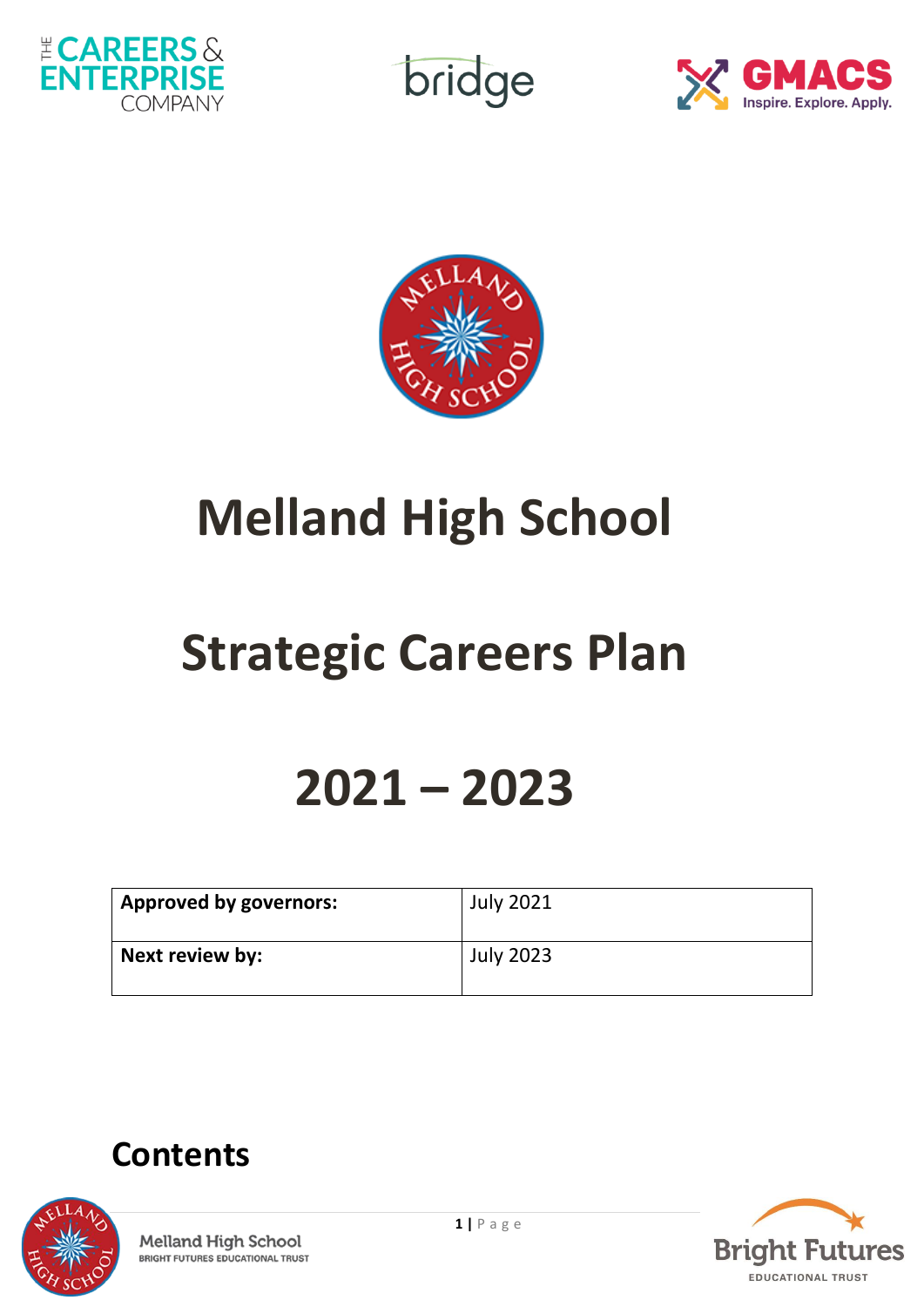





# **Appendices**

### **Intent**



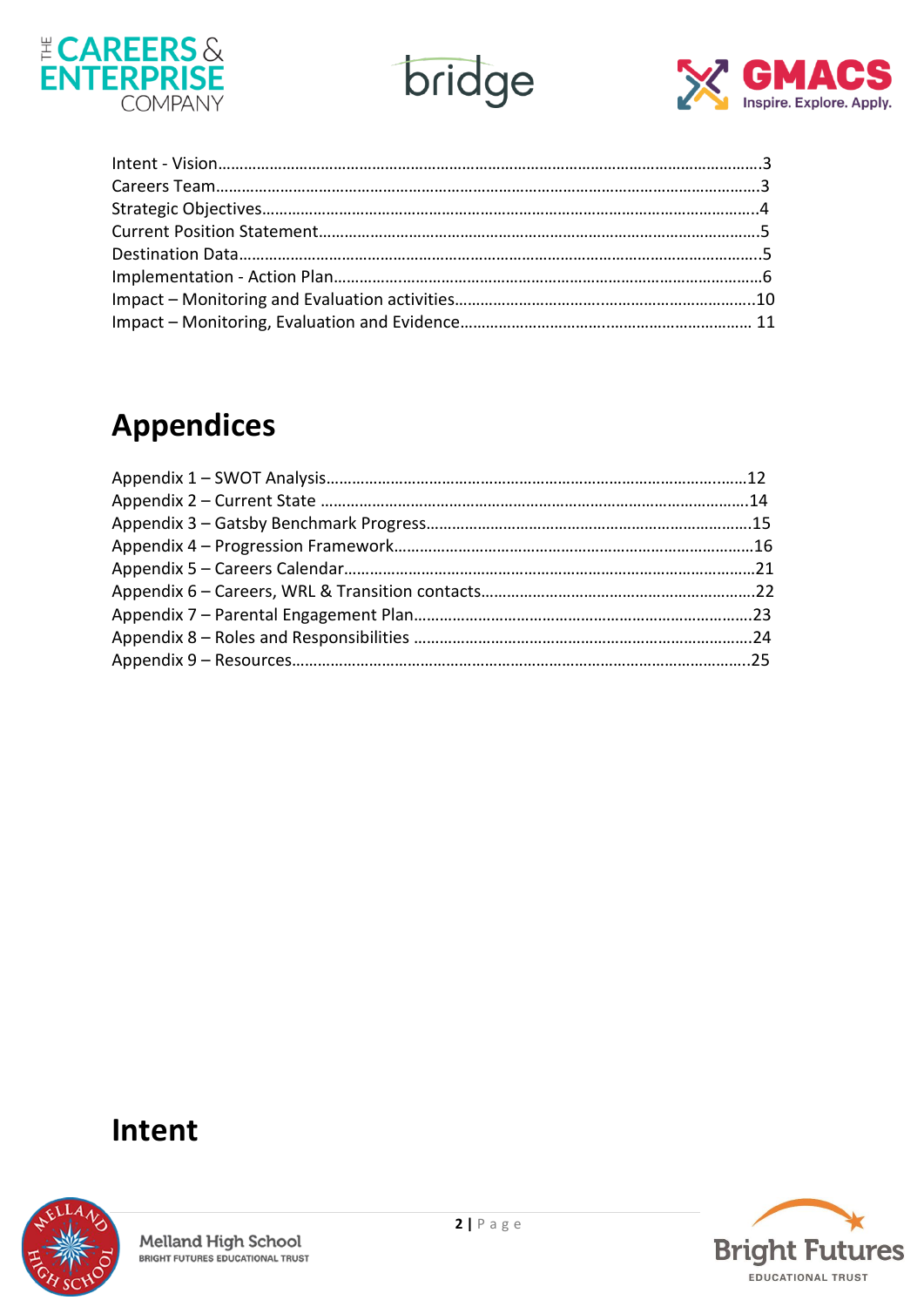





### **Vision**

All students will achieve their true potential whilst being fully prepared for their transition into the ever-changing world of work.

The intent of our Careers Curriculum at Melland High School is to provide a stable careers programme where all students are provided with the opportunity to prepare for their transition into the evolutionary world of work. We intend to raise their aspirations, improve social mobility, develop eight employability skills and enhance knowledge of labour market information whilst providing them with the access to meaningful and suitable career pathways. Students will experience a range of encounters tailored to their individual needs and circumstances which will include encounter of workplaces, and employers, an insight into further education establishments and opportunities for personal guidance. Melland High School has a statutory duty to adhere to the Careers Strategy and the Statutory Guidance published in January 2018 and is working towards achieving the eight Gatsby Benchmarks.

Our careers programme is an inclusive, broad and balanced programme of careers education and personal development that provides young people of all abilities with the opportunity to 'learn by doing' in class, throughout school, in the local community and by access to a range of specialist professionals e.g. SALT, careers and work contexts.

### **Careers Team:**

Fiona Johnson – MHS Careers Governor Sue Warner – MHS Principal Julie Barnett – MHS Careers Lead Nafisa Hakim – Enterprise Co-ordinator (GMCA) Sarah Driver – Enterprise Advisor (GMCA) Caroline Roberts - Careers Co-ordinator John Barry – WRL Co-ordinator Debbie Mellows – WRL organiser Rosie Gill – Careers Advisor (Career Connect) Kate Milburn – Head of KS3 Rob Barlow – Head of KS4 Charlotte Johnson – Head of KS5

### **Strategic Objectives**

**Objective 1 - A stable careers programme**



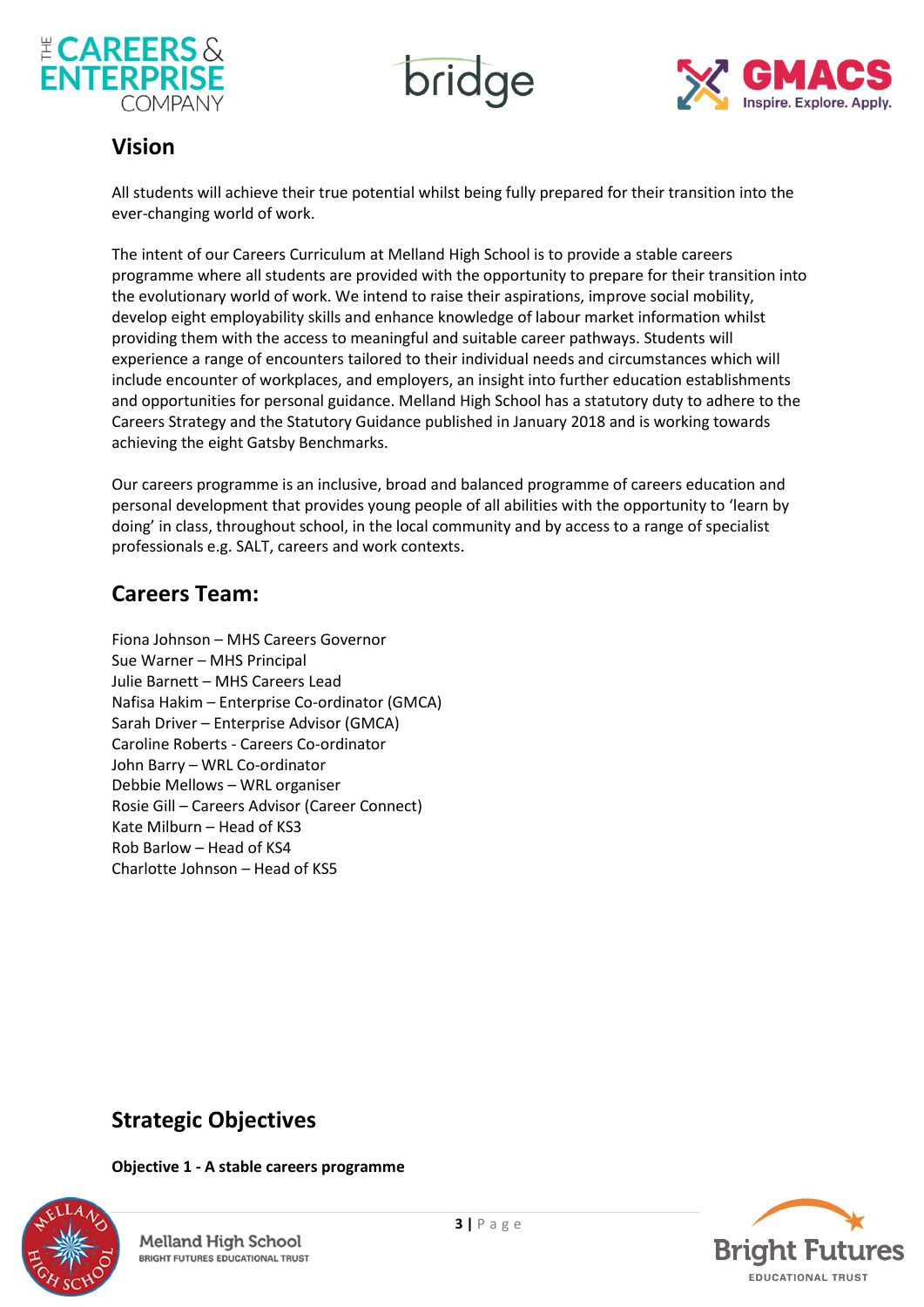

bridge



Whole School written Strategic Careers Plan and associated user-friendly Careers Programme to be further developed at both strategic and operational levels. This should reflect Whole School Improvement Priorities, careers activity and careers education.

#### **Objective 2 - Learning from career and labour market information**

Promote & disseminate up-to date LMI with staff, governors, students, parents & carers. Embed careers and LMI into teaching resources, lessons and individual guidance sessions in order to improve knowledge and outcomes for future employment prospects.

#### **Objective 3 - Linking curriculum learning to careers**

Ensure careers and enterprise learning opportunities are embedded across all curriculum pathways.

#### **Objective 4 - Encounters with employers and employees & experiences of workplaces**

Target work sectors to develop business links both face to face and virtually to positively impact on both employer encounters and work related learning opportunities. Enhance employer engagement in order to raise aspirations and increase knowledge and understanding of the workplace and careers.



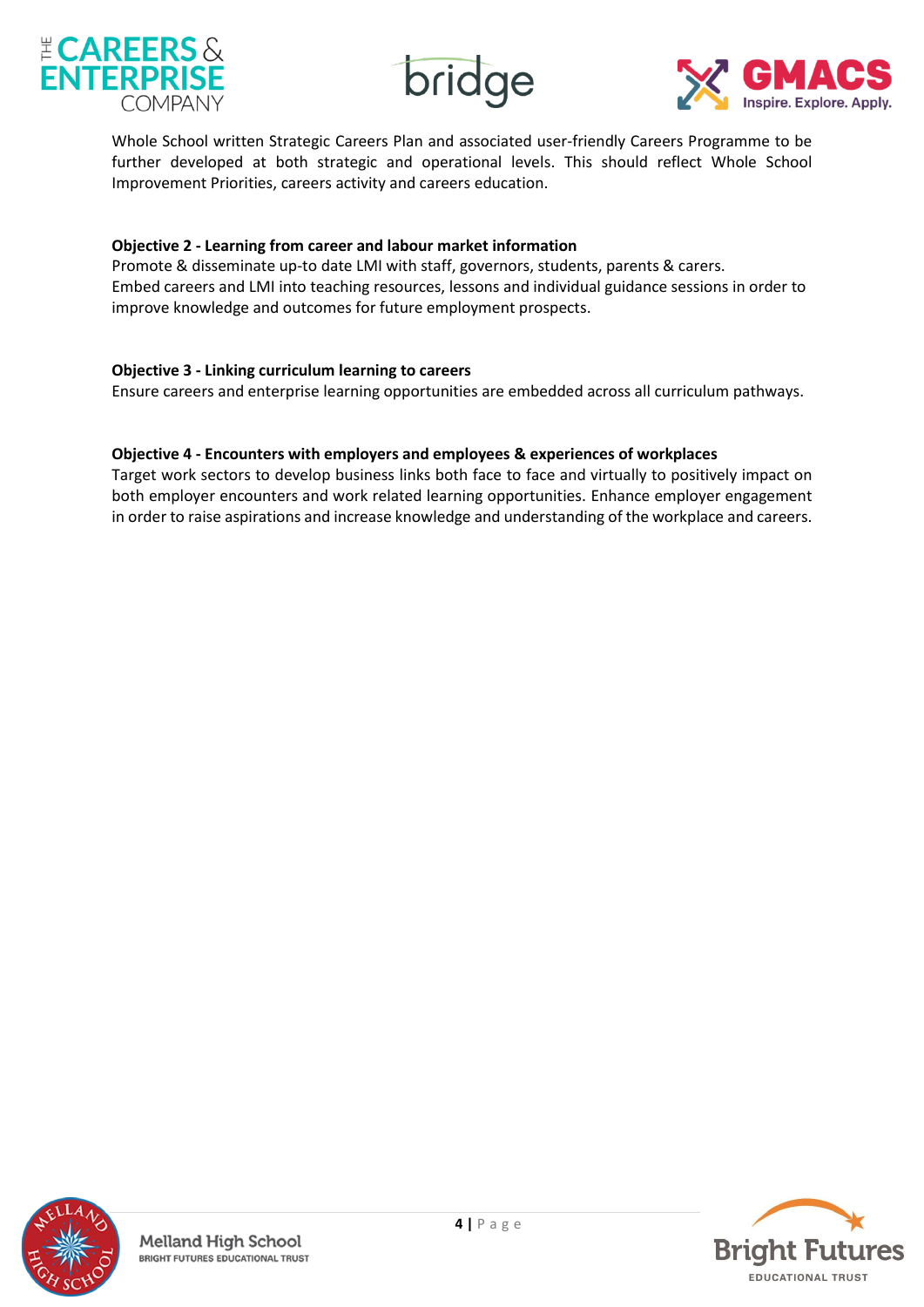





### **Current Position Statement**

### **Compass Results**

| <b>Benchmark</b>                                | July 2020 % | December 2020 % | March 2021 % |
|-------------------------------------------------|-------------|-----------------|--------------|
| 1. Stable careers programme                     | 64          | 58              | 64           |
| 2. Learning from career and labour market       | 100         | 100             | 100          |
| information                                     |             |                 |              |
| 3. Addressing the needs of each student         | 100         | 100             | 100          |
| 4. Linking curriculum learning to careers       | 100         | 100             | 100          |
| 5. Encounters with employers and employees      | 100         | 100             | 100          |
| 6. Experience of the workplace                  | 100         | 100             | 100          |
| 7. Encounters with further and higher education | 100         | 100             | 100          |
| 8. Personal guidance                            | 100         | 100             | 100          |

The new Compass Tool for special schools gives a true reflection of the developments in the Careers programme.

### **Destination Data**

| <b>Destination</b>        | 2015 | 2016 | 2017 | 2018 | 2019 | 2020 |
|---------------------------|------|------|------|------|------|------|
| <b>Education</b>          | 84%  | 63%  | 91%  | 84%  | 91%  | 82%  |
| Employment                |      |      |      |      |      |      |
| <b>Social care</b>        |      | 6%   | 4.5% | 11%  | 4.5% |      |
| <b>NEET</b>               |      |      | 4.5% |      | 4.5% |      |
| <b>Training</b>           | 16%  | 31%  |      | 5%   |      |      |
| <b>Deferred placement</b> |      |      |      |      |      | 18%  |
| <b>Total students</b>     | 19   | 16   | 23   | 19   | 23   | 11   |

# **Implementation**

## **Action Plan**



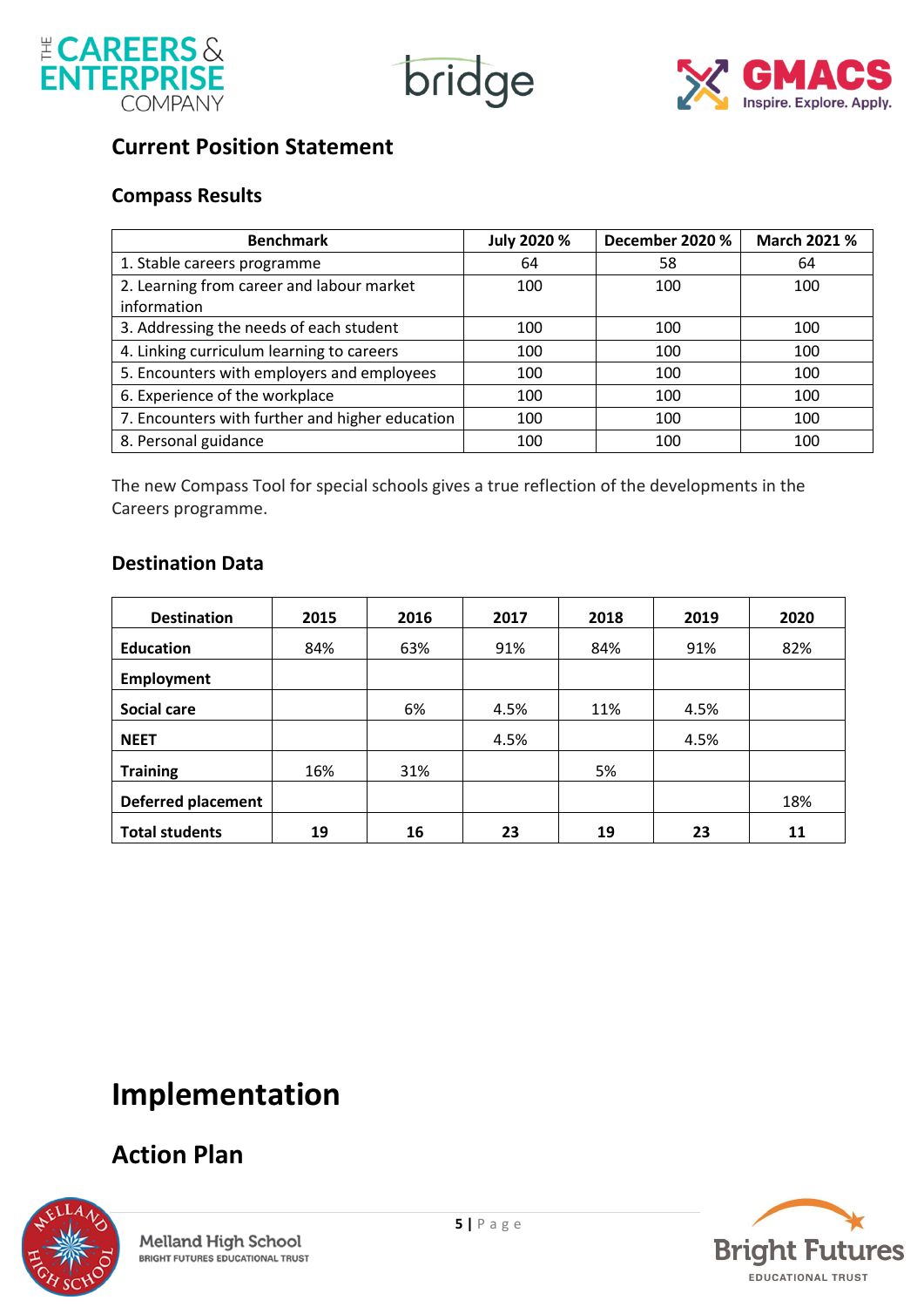





#### **Strategic Objective 1**

Whole School written Strategic Careers Plan and associated user-friendly Careers Programme to be further developed at both strategic and operational levels. This should reflect Whole School Improvement Priorities, careers activity and careers education.

|               | <b>Targets</b>                                                                                                                                                                                                                                    | <b>Actions</b>                                                                                                                                                                                                                                                                                                                                                                                                                                                                                                                                                                                                                                                                      |
|---------------|---------------------------------------------------------------------------------------------------------------------------------------------------------------------------------------------------------------------------------------------------|-------------------------------------------------------------------------------------------------------------------------------------------------------------------------------------------------------------------------------------------------------------------------------------------------------------------------------------------------------------------------------------------------------------------------------------------------------------------------------------------------------------------------------------------------------------------------------------------------------------------------------------------------------------------------------------|
| Year<br>One   | Evaluate, Revise and Refine current MHS Strategic Careers<br>Plan, to be shared on MHS website                                                                                                                                                    | Strategic careers lead and careers co-ordinator to research,<br>refine and write plan.                                                                                                                                                                                                                                                                                                                                                                                                                                                                                                                                                                                              |
| 2021-<br>2022 | Revised Strategic Careers Plan to be approved by Principal<br>and Governors<br>Strategic Careers Plan to be systematically and regularly<br>reviewed and evaluated and impact to be reported to all<br>stakeholders including governors annually. | Curriculum Co-ordinator and key staff including Heads of<br>key stage research relevant SEND Careers Skills frameworks<br>Selected framework to inform MHS progression framework<br>at KS3, 4 & 5.<br>Plan to be moderated and quality assured by Karl Grimes -<br>Enterprise Co-ordinator, Sarah Driver - Enterprise Advisor<br>& Fiona Johnson MHS Careers Governor.<br>Strategic Careers Plan to be shared with staff, students and<br>parents/carers & published on school website.<br>Key staff to present impact to governors annually.<br>Collaborate with Heads of Department and key staff,<br>students & parents/carers in developing, monitoring and<br>evaluating plan. |
| Year<br>Two   | Evaluate, Revise and Refine current MHS Strategic Careers<br>Programme                                                                                                                                                                            | Strategic careers lead and careers co-ordinator to research,<br>refine and write programme.                                                                                                                                                                                                                                                                                                                                                                                                                                                                                                                                                                                         |
| 2022-<br>2023 | Revised Strategic Careers Programme to be approved by<br>Principal and Governors<br>Strategic Careers Programme to be systematically and<br>regularly reviewed and evaluated and impact to be reported                                            | Curriculum Co-ordinator and key staff including Heads of<br>key stage research relevant SEND Careers Skills frameworks<br>Selected framework to inform progression framework at<br>KS3, 4 & 5.                                                                                                                                                                                                                                                                                                                                                                                                                                                                                      |
|               | to all stakeholders including governors annually.                                                                                                                                                                                                 | Programme to be moderated and quality assured by Karl<br>Grimes - Enterprise Co-ordinator, Sarah Driver - Enterprise<br>Advisor & Fiona Johnson MHS Careers Governor.                                                                                                                                                                                                                                                                                                                                                                                                                                                                                                               |
|               |                                                                                                                                                                                                                                                   | Strategic Careers Programme to be shared with staff,<br>students and parents/carers & published on school website.                                                                                                                                                                                                                                                                                                                                                                                                                                                                                                                                                                  |
|               |                                                                                                                                                                                                                                                   | Key staff to present impact to governors annually.                                                                                                                                                                                                                                                                                                                                                                                                                                                                                                                                                                                                                                  |
|               |                                                                                                                                                                                                                                                   | Collaborate with Heads of Department and key staff,<br>students & parents/carers in developing, monitoring and<br>evaluating programme.                                                                                                                                                                                                                                                                                                                                                                                                                                                                                                                                             |



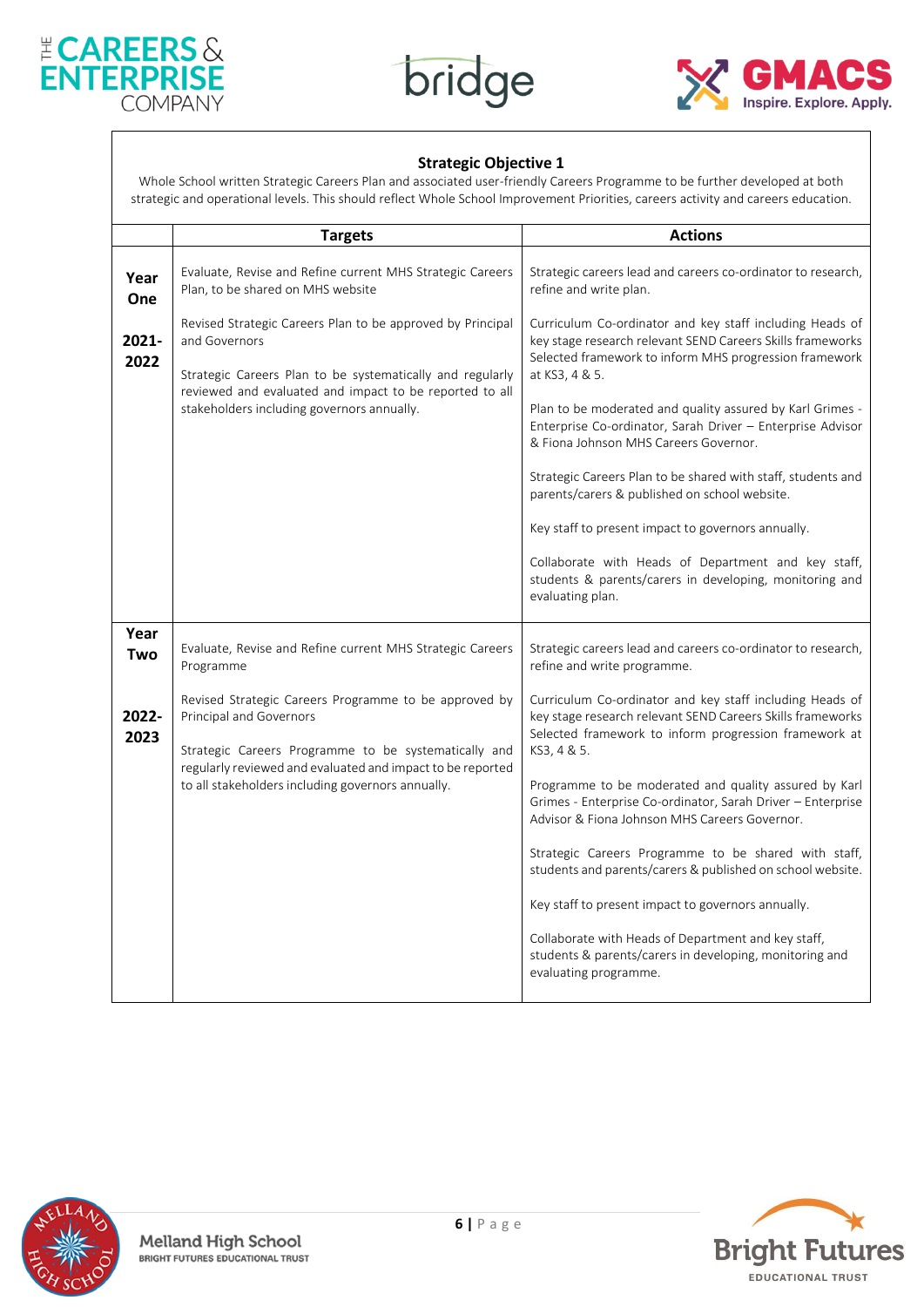





#### **Strategic Objective 2**

Promote & disseminate up-to date LMI with staff, governors, students, parents & carers. Embed careers and LMI into teaching resources, lessons and individual guidance sessions in order to improve knowledge and outcomes for future employment prospects.

|                              | <b>Targets</b>                                                                                                            | <b>Actions</b>                                                                                                                                                                                                                                                                                                                                                                                      |
|------------------------------|---------------------------------------------------------------------------------------------------------------------------|-----------------------------------------------------------------------------------------------------------------------------------------------------------------------------------------------------------------------------------------------------------------------------------------------------------------------------------------------------------------------------------------------------|
| Year<br>One<br>$2021 -$      | Staff & governors to have an up-to date awareness of local<br>LMI.                                                        | Independent careers advisor to deliver LMI training to staff<br>& governors.                                                                                                                                                                                                                                                                                                                        |
| 2022                         | Students to have an up-to date awareness of local LMI.<br>Parents & carers have an up-to date awareness of local<br>LMI.  | Independent careers advisor to deliver LMI training to<br>students and share in individual guidance sessions.<br>Parents and Carers encouraged to use career path and LMI<br>to support students increase understanding and improve<br>future career path decision making - through parent/carer<br>meetings and one to one student guidance sessions.<br>Regularly up-date LMI section of website. |
| Year<br>Two<br>2022-<br>2023 | Career and labour market information is embedded into<br>teaching resources, lessons and individual guidance<br>sessions. | Careers team to meet with staff to offer guidance and<br>support in planning and evaluating.<br>Moderate & QA planning.<br>Strategic Careers Lead and Careers Co-ordinator to<br>conduct termly learning walks.<br>Student voice activities.                                                                                                                                                        |



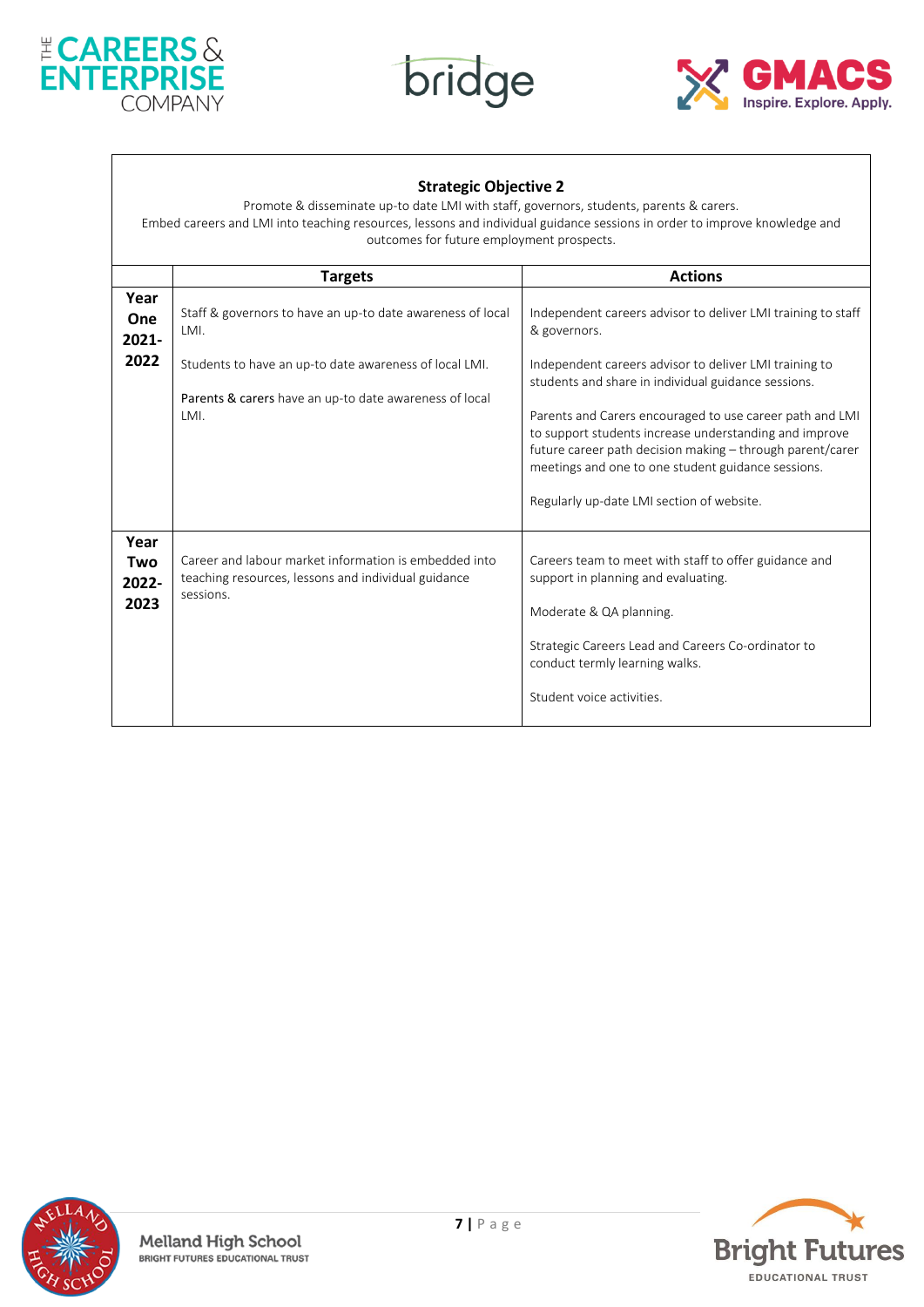





|                              | Ensure careers and enterprise learning opportunities are embedded across all curriculum pathways.                                |                                                                                                                                                                                                                                                                                                                                   |
|------------------------------|----------------------------------------------------------------------------------------------------------------------------------|-----------------------------------------------------------------------------------------------------------------------------------------------------------------------------------------------------------------------------------------------------------------------------------------------------------------------------------|
|                              | <b>Targets</b>                                                                                                                   | <b>Actions</b>                                                                                                                                                                                                                                                                                                                    |
| Year<br>One<br>2021-<br>2022 | Develop MHS Careers Progression Framework. Including<br>the introduction of Skills For Life across KS 3, 4 & 5.                  | Careers team, Heads of Key Stage and PSHCE curriculum<br>co-ordinator to work collaboratively with Greater<br>Manchester Skills for Life lead professional to map skills<br>for life across key stages and curriculum provision to<br>inform the MHS Progression Framework.                                                       |
|                              |                                                                                                                                  | Deliver CPD to staff to introduce Skills for Life and the<br>MHS Progression Framework into careers lessons, tutor<br>group, PSHCE, Personal development and the wider<br>curriculum.                                                                                                                                             |
|                              |                                                                                                                                  | Feedback to governors.                                                                                                                                                                                                                                                                                                            |
|                              |                                                                                                                                  | Forward planning by Curriculum Leads and teaching staff<br>to integrate careers into lessons.                                                                                                                                                                                                                                     |
|                              | Increase employer encounters within curriculum areas in<br>collaboration with curriculum coordinators and Heads of<br>Key Stage. | Utilise National Careers Week 2021 as a Launchpad for<br>employer encounters. In collaboration with curriculum<br>co-ordinators and Heads of Key Stage, develop and foster<br>long term relationships by ensuring that teachers include<br>employer encounters with their planning.                                               |
|                              |                                                                                                                                  | Curriculum coordinators to plan with individual<br>employers to extend and increase encounters across all<br>key stages.                                                                                                                                                                                                          |
|                              | Teaching resources to be made available to support the<br>delivery of Careers and Skills for Life.                               | Research a variety of appropriate resources to support<br>teaching of Careers and Skills for Life. For example Skills<br>Builder and Talentino and plan relevant CPD.                                                                                                                                                             |
|                              | Careers QA cycle to be developed by Careers Team.                                                                                | Careers QA cycle to be developed by Careers Lead,<br>Careers Governor, Careers Co-ordinator and WRL<br>Organiser. To include evaluation of MHS Careers<br>Programme, strategic Careers Plan, planning, learning<br>walks, resources and displays, student and parent / carer<br>voice, employer feedback and governor evaluation. |
| Year<br>Two                  | MHS Careers Progression Framework including the<br>introduction of Skills For Life is embedded across KS 3, 4                    | Use Careers QA cycle to monitor and evaluate.                                                                                                                                                                                                                                                                                     |
| 2022-<br>2023                | & 5.<br>Ensure sustainable employer encounter partnerships are<br>embedded within curriculum areas in collaboration with         | In collaboration with curriculum co-ordinators and Heads<br>of Key Stage, develop and foster long term relationships<br>by ensuring that teachers include employer encounters<br>with their planning.                                                                                                                             |
|                              | curriculum coordinators and Heads of Key Stage.<br>Teaching resources to be widely utilised to support the                       | Curriculum coordinators to plan with individual<br>employers to extend and increase encounters across all<br>key stages.                                                                                                                                                                                                          |
|                              | delivery of Careers and Skills for Life.                                                                                         | Use Careers QA cycle to monitor and evaluate.                                                                                                                                                                                                                                                                                     |
|                              | Careers team to QA careers planning and delivery<br>through monitoring and evaluating activities (Careers QA<br>cycle).          | Careers team to continue to monitor and evaluate<br>through Careers QA cycle and feedback to governors.                                                                                                                                                                                                                           |



 $\mathsf{l}$ 

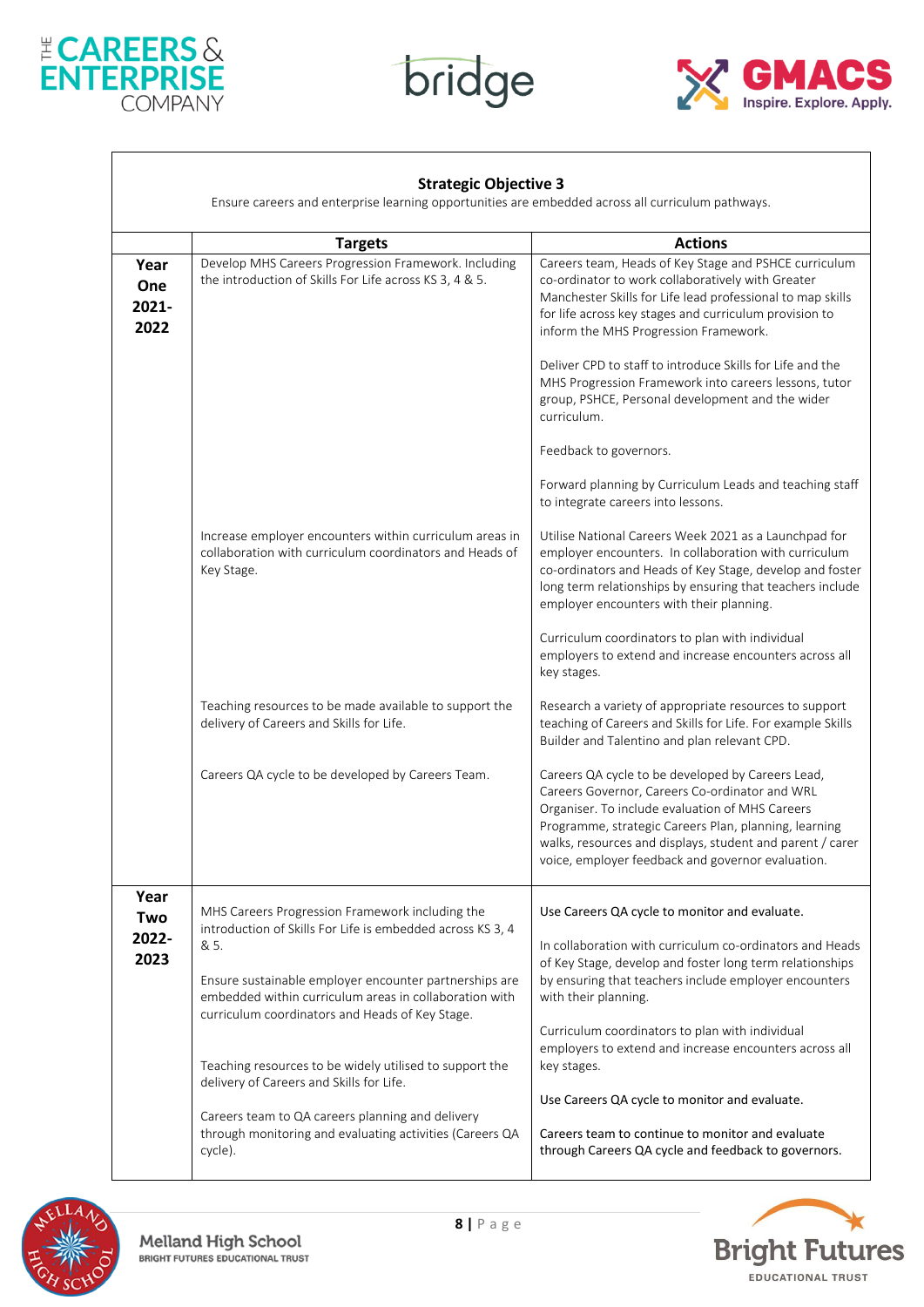





#### **Strategic Objective 4**

Target work sectors to develop business links both face to face and virtually to positively impact on both employer encounters and work related learning opportunities. Enhance employer engagement in order to raise aspirations and increase knowledge and understanding of the workplace and careers.

|                              | <b>Targets</b>                                                                                                                                                      | <b>Actions</b>                                                                                                                                                                                        |
|------------------------------|---------------------------------------------------------------------------------------------------------------------------------------------------------------------|-------------------------------------------------------------------------------------------------------------------------------------------------------------------------------------------------------|
| Year<br>One                  | Maintain links with existing employers.                                                                                                                             | WRL organiser to keep in touch via email and phone.                                                                                                                                                   |
| 2021-<br>2022                | Explore opportunities for virtual encounters with existing<br>employers.                                                                                            | Careers team to attend SEND CoP meetings to share good<br>practice, re provision and evaluation.                                                                                                      |
|                              | Ensure employer encounters are meaningful and<br>evaluated.                                                                                                         | Engage with opportunities presented via SEND CoP e.g.<br>virtual SEND fair.                                                                                                                           |
|                              | Continue to explore opportunities for in house and local<br>area work experience with existing and new employers.                                                   | WRL organiser to research new opportunities for work<br>placements via email, phone call and face to face visits.                                                                                     |
| Year<br>Two<br>2022-<br>2023 | Ensure sustainable employer encounter partnerships are<br>embedded within curriculum areas in collaboration with<br>curriculum coordinators and Heads of Key Stage. | In collaboration with curriculum co-ordinators and Heads<br>of Key Stage, develop and foster long term relationships<br>by ensuring that teachers include employer encounters<br>with their planning. |
|                              |                                                                                                                                                                     | Curriculum coordinators to plan with individual<br>employers to extend and increase encounters across all<br>key stages.                                                                              |
|                              | Promote WRL evaluation process and analyse results as<br>part of the Careers QA cycle.                                                                              | Careers team to ensure all key stake holders are aware of<br>and fully engaging with the WRL evaluation process.<br>Analyse results to inform future placements.                                      |
|                              | Continue to develop the employer encounter evaluation<br>process.                                                                                                   | Careers team to review and refine the employer<br>encounter evaluation process.                                                                                                                       |
|                              |                                                                                                                                                                     | Careers team to ensure all key stake holders are aware of<br>and fully engaging with the employer encounter<br>evaluation process. Analyse results to inform future<br>encounters.                    |
|                              |                                                                                                                                                                     |                                                                                                                                                                                                       |
|                              |                                                                                                                                                                     |                                                                                                                                                                                                       |



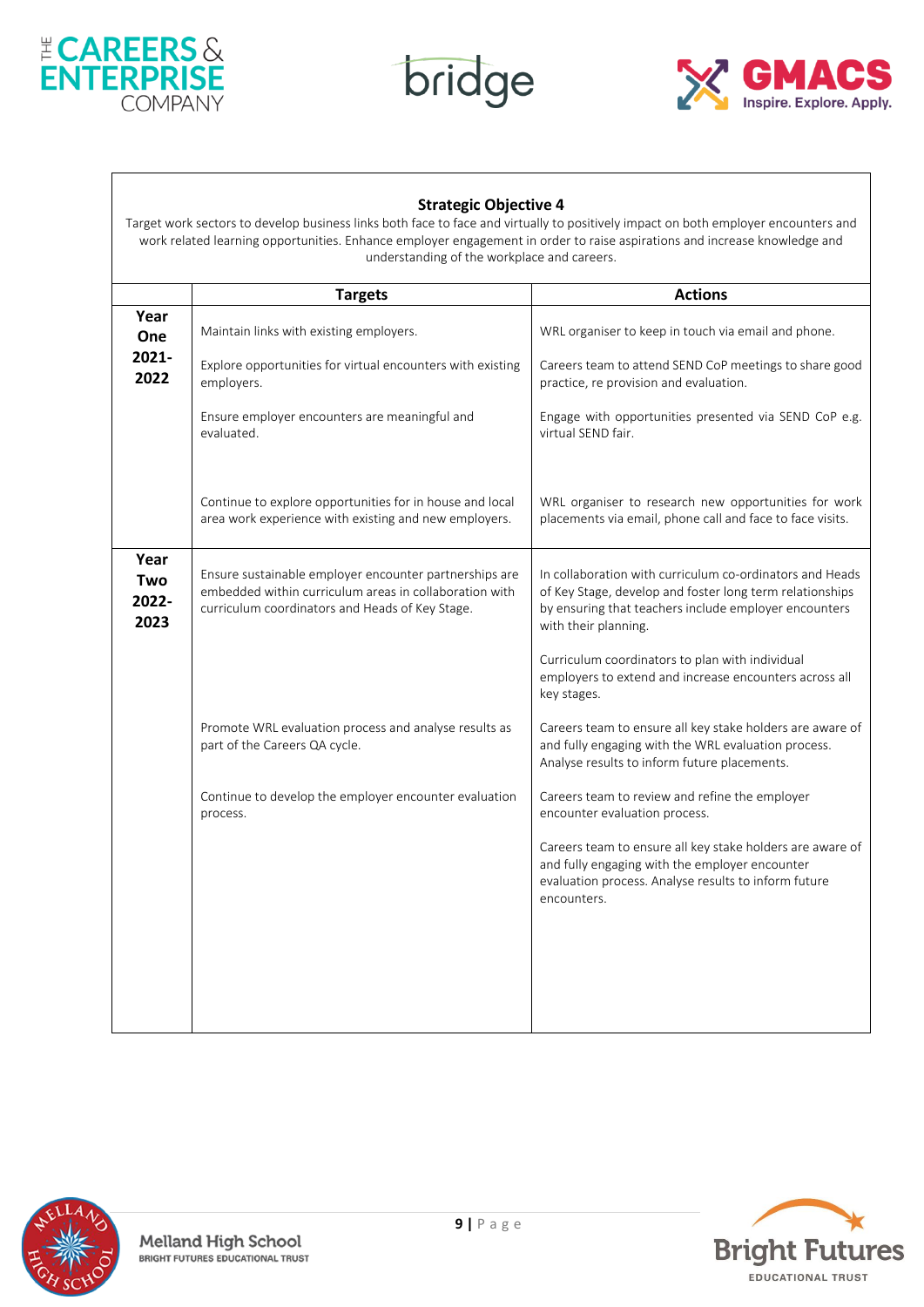

bridge



## **Impact**

### **Monitoring and Evaluation Systems**

The careers programme at Melland High School (MHS) is delivered through a variety of activities including; timetabled lessons in Key Stage 5, as part of the tutor group programme, within curriculum areas as well as bespoke opportunities, activities and events ran by external agencies, businesses and employers. Monitoring and evaluation activities are carried out by governors, SLT and the Careers Team.

By having a structured programme of events, monitoring and evaluation allows us to ensure the quality of our provision and this inform our future decision making.

Monitoring activities adopted by MHS are:

- Careers calendar
- Curriculum planning
- Curriculum timetables
- Learning walks
- Lesson observation
- Questionnaires students, staff, parents & carers, external agencies
- Student and parent/carer voice
- Whole school careers tracking
- Evidence of learning
- Skills for Life monitoring across key stages
- Personal guidance and interviews

Evaluation activities are used to measure the impact of our careers programme and inform planning of future events.

Evaluation activities adopted by MHS are:

- Curriculum co-ordinator powerpoints
- Curriculum co-ordinator subject planning evaluation
- Evaluation of careers events and employer encounters
- Learning walks
- Lesson observations
- Questionnaires students, staff, parents & carers, external agencies
- Student and parent/carer voice
- Destination data
- Analysis of whole school careers tracking
- Evidence of learning
- Skills for life evaluation and impact
- Feedback from personal guidance interviews

Each academic year the Careers Team will write a Strategic Careers Action Plan which will be reviewed termly in preparation for the Compass Tool review and evaluation.



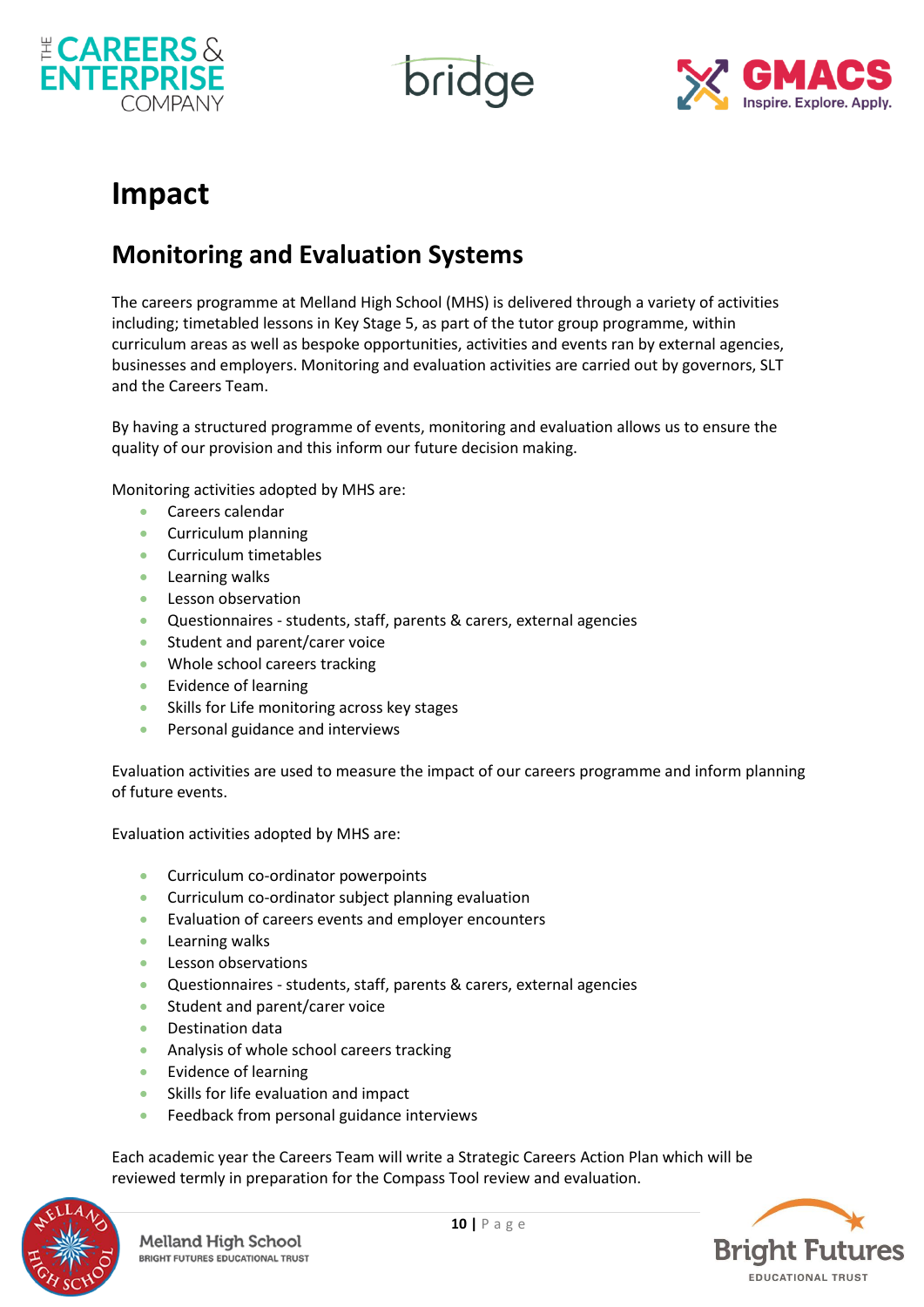

 $\overline{\phantom{a}}$ 





| Monitoring, Evaluation and Evidence of Impact |  |  |
|-----------------------------------------------|--|--|
| <b>Interim Evaluation: March 2022</b>         |  |  |
|                                               |  |  |
|                                               |  |  |
|                                               |  |  |
|                                               |  |  |
|                                               |  |  |
| <b>Final Evaluation: July 2023</b>            |  |  |
|                                               |  |  |
|                                               |  |  |
|                                               |  |  |
|                                               |  |  |
|                                               |  |  |
|                                               |  |  |
| <b>Outcomes / Recommendations:</b>            |  |  |
|                                               |  |  |
|                                               |  |  |
|                                               |  |  |
|                                               |  |  |
|                                               |  |  |
|                                               |  |  |
|                                               |  |  |



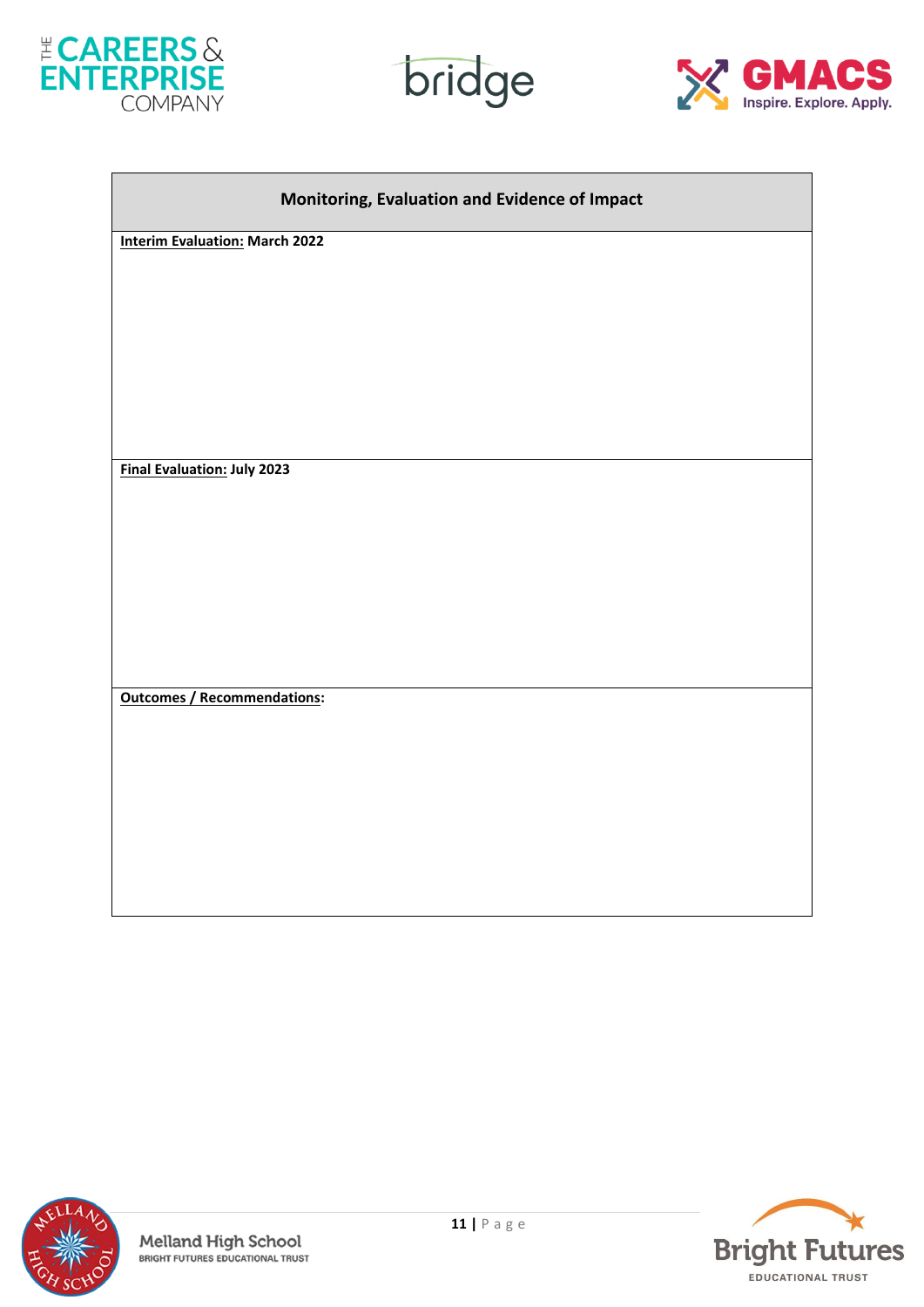





#### **The Careers Team will develop a careers QA cycle for implementation in Autumn 2021.**

### **Appendix 1 – SWOT Analysis**

| <b>Strengths</b>                                                                                                                                                           | Weaknesses                                                                                                            |
|----------------------------------------------------------------------------------------------------------------------------------------------------------------------------|-----------------------------------------------------------------------------------------------------------------------|
| Careers Governor/governors regularly kept up<br>to date.                                                                                                                   | Governor careers link role document to be<br>completed.                                                               |
| Strategic careers action plan, developed and<br>regularly evaluated alongside Careers<br>professionals from Bridge GM.                                                     | Strategic Careers Programme, developed,<br>evaluated, refined and shared on the website<br>and with key stakeholders. |
| Continuous improvements in Compass Tool<br>results year on year.                                                                                                           | Evaluation tools to be further developed for<br>whole Careers programme.                                              |
| Strong and productive relationship with                                                                                                                                    | Research careers leader training.                                                                                     |
| Enterprise Advisor and Enterprise Co-ordinator.                                                                                                                            | Work alongside curriculum co-ordinators to                                                                            |
| Working with SEND CoP to share good practice.                                                                                                                              | fully embed Careers into all curriculum areas<br>including Labour Market Information and                              |
| Sixth Form work experience placements.                                                                                                                                     | employer engagement.                                                                                                  |
| Student tracking system for all careers activities<br>including work experience, careers advice and<br>guidance, whole school events and employer<br>encounters.           | Under representation of minority groups in<br>careers, media and culture projects.                                    |
| Pre and post evaluations of work placements by<br>students, parents and carers, employers and<br>staff in place and beginning to be embedded.                              |                                                                                                                       |
| Strong links cultivated and maintained with<br>employers and local agencies.                                                                                               |                                                                                                                       |
| Wider range of work experience placements<br>provided for a wider range of students e.g. Co-<br>op, Northern Rail, local farms, cafes, school<br>nurseries, local schools. |                                                                                                                       |
| In-school roles utilised e.g. receptionist, dog<br>walker, nursing assistant, security, buildings<br>team.                                                                 |                                                                                                                       |
| Successful Careers Week 2019, 2020, 2021<br>virtual.                                                                                                                       |                                                                                                                       |



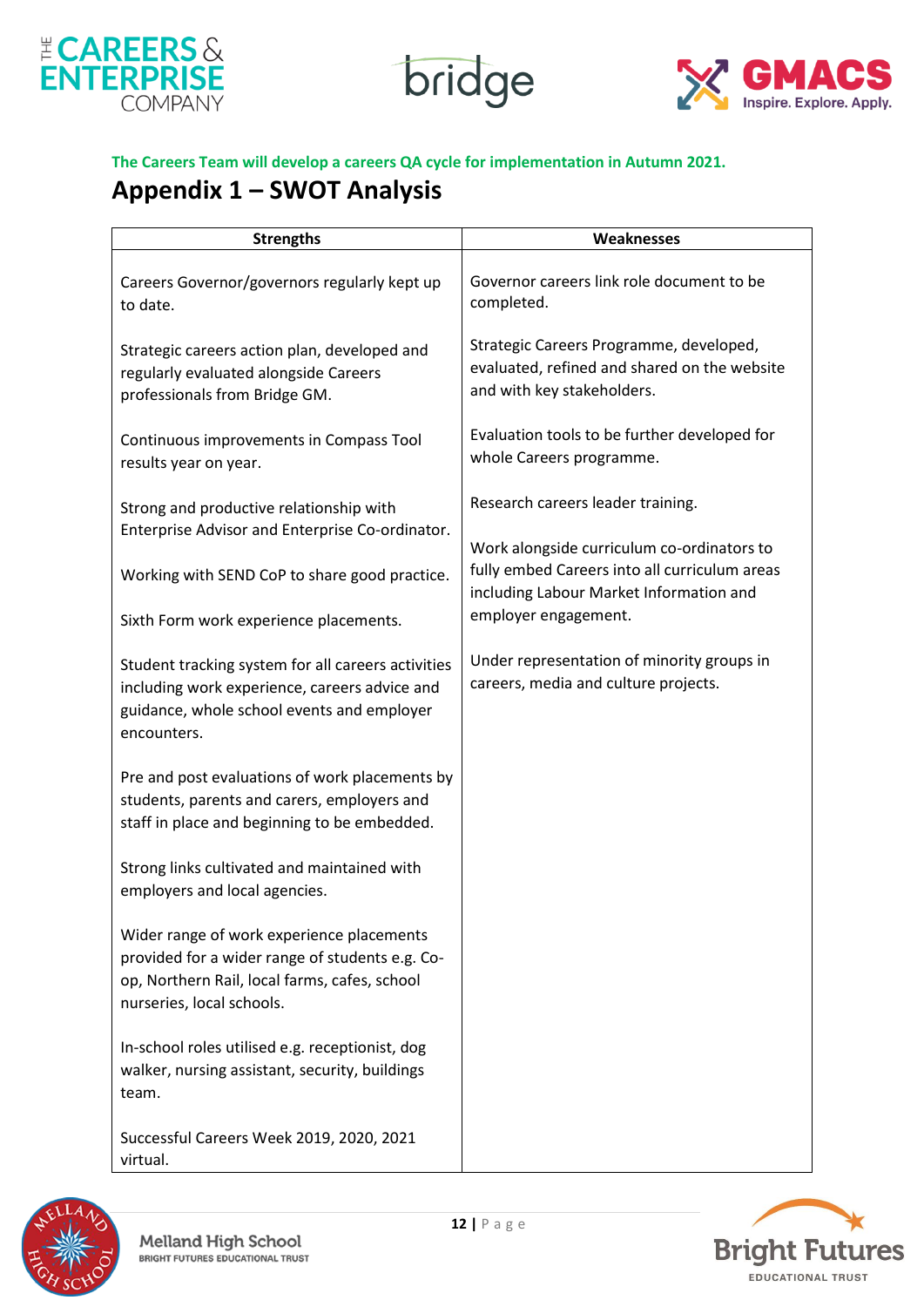





Continue to provide high quality WRL and Employer Encounters virtually and face to face where possible

| <b>Opportunities</b>                                                                                                                  | <b>Threats</b>                                                                                                                             |
|---------------------------------------------------------------------------------------------------------------------------------------|--------------------------------------------------------------------------------------------------------------------------------------------|
| Embrace opportunities offered by collaborating<br>with SEND CoP.                                                                      | Limited opportunities for in person encounters<br>with employers and employees due to lock<br>down restrictions and COVID-19 social        |
| Induct new Careers and WRL Co-ordinator.                                                                                              | distancing measures.                                                                                                                       |
| Careers Leader Training for new Careers and<br>WRL Co-ordinator.                                                                      | Limited opportunities for in person experiences<br>of workplaces due to lock down restrictions and<br>COVID-19 social distancing measures. |
| Virtual encounters with employers and<br>employees.                                                                                   | Limited opportunities for in person encounters<br>with further and higher education.                                                       |
| Virtual experience of workplaces.                                                                                                     | Limited face to face opportunities for Careers                                                                                             |
| Virtual encounters with further and higher<br>education.                                                                              | Week 2021 with employer encounters / whole<br>school collaboration.                                                                        |
| Utilising opportunities within Gorton Education<br>Village for encounters with employers,<br>employees and experiences of workplaces. | Protection of time allocation for Careers Team.                                                                                            |
| Develop progression framework to encompass<br>KS3, 4 & 5.                                                                             |                                                                                                                                            |
| Develop Skills for Life across KS3, 4 & 5.                                                                                            |                                                                                                                                            |
| Teachers to celebrate CEIAG in their<br>classrooms.                                                                                   |                                                                                                                                            |
| Achieve 100% in all benchmarks.                                                                                                       |                                                                                                                                            |
|                                                                                                                                       |                                                                                                                                            |
|                                                                                                                                       |                                                                                                                                            |
|                                                                                                                                       |                                                                                                                                            |
|                                                                                                                                       |                                                                                                                                            |



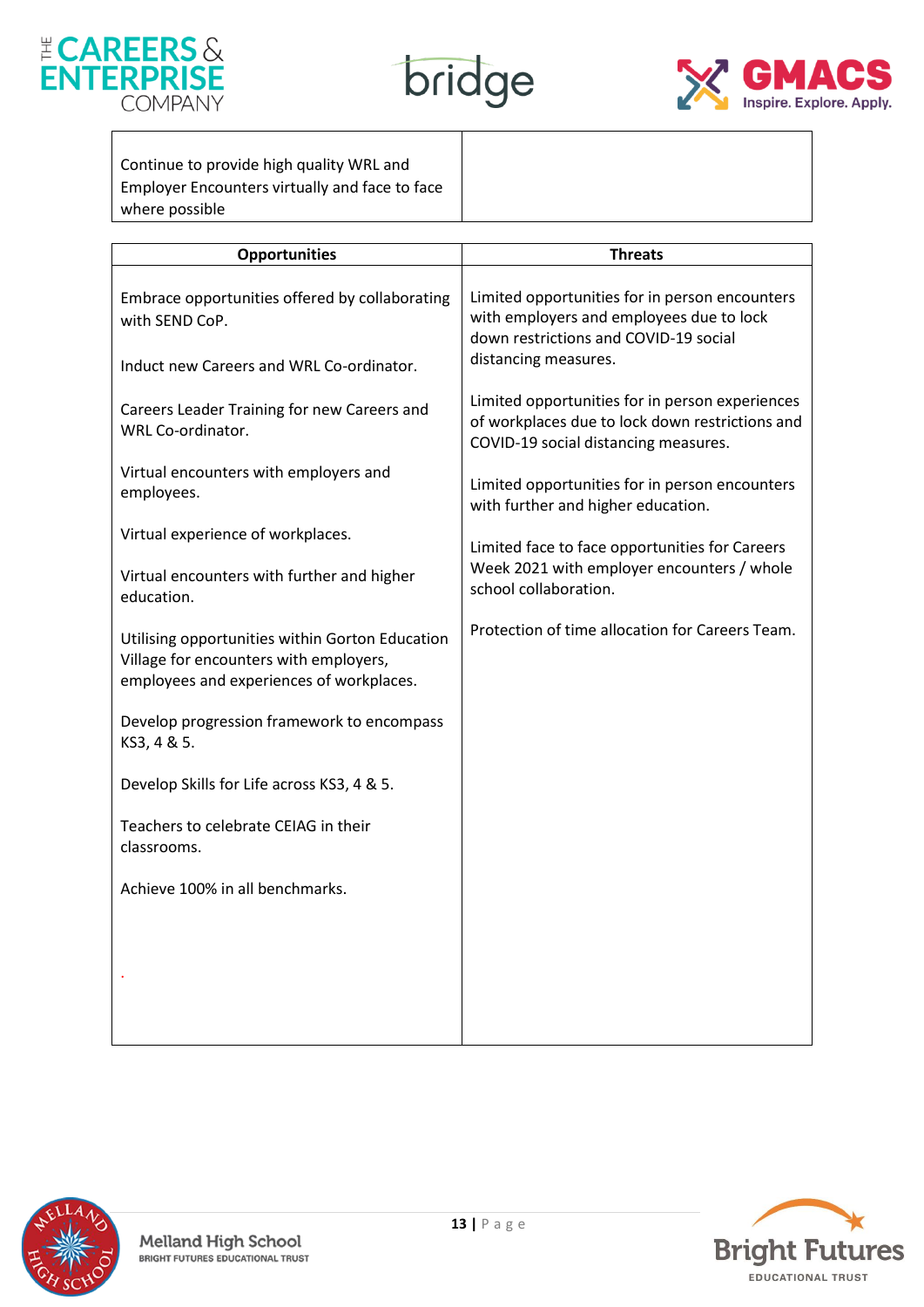

bridge



## **Appendix 2 – Current State (March 2021)**

| <b>Benchmark</b>                | %   | Areas to be addressed                                         |
|---------------------------------|-----|---------------------------------------------------------------|
| 1                               | 64  | Strategic Action Plan to be refined, formalised and           |
| A stable careers programme      |     | shared with stakeholders. Progression Framework to            |
|                                 |     | be researched, implemented, monitored and                     |
|                                 |     | evaluated. Careers curriculum coordinator powerpoint,         |
|                                 |     | showcasing the strategic careers programme, to be             |
|                                 |     | completed, shared with all stakeholders and available         |
|                                 |     | on the website.                                               |
| $\overline{2}$                  | 100 | Careers Advisor to re-visit with staff during CPD             |
| Learning from career and        |     | session. Staff to promote with pupils. Up to date LMI         |
| labour market information       |     | shared on website and regularly updated.                      |
| 3                               | 100 | Introduce Skills For Life to Heads of Department and          |
| Addressing the needs of each    |     | map Progression Framework, embedding employability            |
| pupil.                          |     | skills and careers into KS3, 4 & 5.                           |
| Δ                               | 100 | Introduce Skills For Life to Heads of Department and          |
| Linking curriculum learning to  |     | map Progression Framework, embedding employability            |
| careers                         |     | skills and careers into KS3, 4 & 5. Curriculum                |
|                                 |     | coordinators to embed careers within their subject.           |
| 5                               | 100 | Increase meaningful encounters with employers for KS          |
| Encounters with employers       |     | 3 & 4. Research and explore virtual encounters with           |
| and employees                   |     | employers. Further develop employer encounter<br>evaluations. |
| 6                               | 100 | Ensure pupils experience workplaces either virtually or       |
| <b>Experience of workplaces</b> |     | in person if allowed. Promote the evaluation process          |
|                                 |     | with all stakeholders.                                        |
| 7                               | 100 | Ensure pupils take part in encounters with further and        |
| Encounters with further and     |     | higher education either virtually or in person if             |
| higher education                |     | allowed.                                                      |
| 8                               | 100 | Continue to develop relationship with external Careers        |
| Personal guidance               |     | Advisor and offer personal guidance to all pupils for         |
|                                 |     | whom it is appropriate both face to face and remotely.        |
|                                 |     |                                                               |



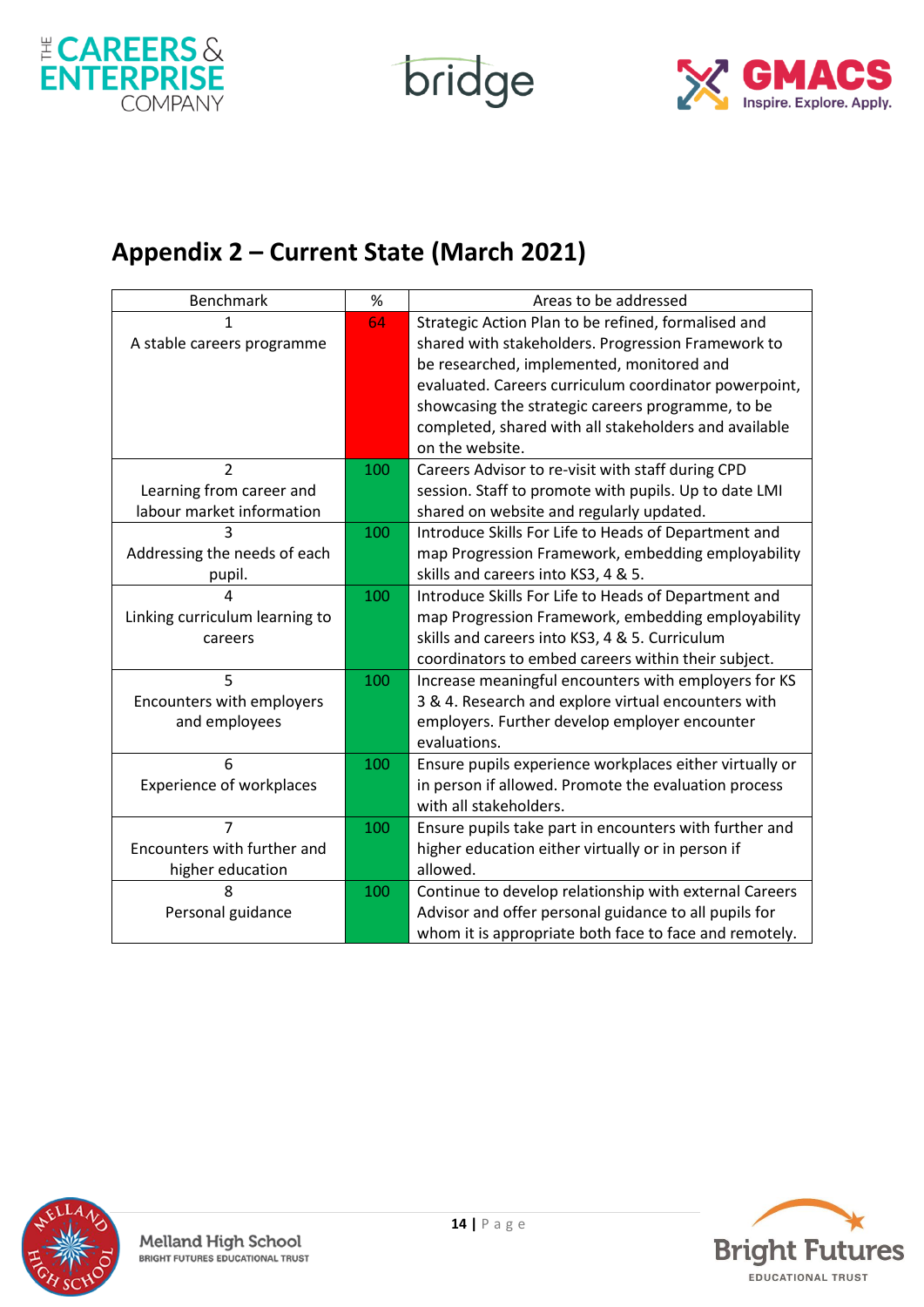

bridge



### **Appendix 3 – Gatsby Benchmark Progress**

| <b>Benchmark</b>    | July  | December         | April | July * | December* | March* |
|---------------------|-------|------------------|-------|--------|-----------|--------|
|                     | 2019  | 2019             | 2020  | 2020   | 2020      | 2021   |
|                     | MHS % | MHS <sub>%</sub> | MHS % | MHS %  | MHS %     | MHS %  |
| 1                   | 35    | 41               | 64    | 64     | 58        | 64     |
| Stable careers      |       |                  |       |        |           |        |
| programme           |       |                  |       |        |           |        |
| $\overline{2}$      | 80    | 80               | 100   | 100    | 100       | 100    |
| Learning from       |       |                  |       |        |           |        |
| career and labour   |       |                  |       |        |           |        |
| market information  |       |                  |       |        |           |        |
| 3                   | 100   | 100              | 45    | 100    | 100       | 100    |
| Addressing the      |       |                  |       |        |           |        |
| needs of each       |       |                  |       |        |           |        |
| student             |       |                  |       |        |           |        |
| $\overline{4}$      | 75    | 75               | 100   | 100    | 100       | 100    |
| Linking curriculum  |       |                  |       |        |           |        |
| learning to careers |       |                  |       |        |           |        |
| 5                   | 100   | 100              | 100   | 100    | 100       | 100    |
| Encounters with     |       |                  |       |        |           |        |
| employers and       |       |                  |       |        |           |        |
| employees           |       |                  |       |        |           |        |
| 6                   | 100   | 100              | 100   | 100    | 100       | 100    |
| Experience of the   |       |                  |       |        |           |        |
| workplace           |       |                  |       |        |           |        |
| 7                   | 62    | 66               | 100   | 100    | 100       | 100    |
| Encounters with     |       |                  |       |        |           |        |
| further and higher  |       |                  |       |        |           |        |
| education           |       |                  |       |        |           |        |
| 8                   | 100   | 100              | 100   | 100    | 100       | 100    |
| Personal guidance   |       |                  |       |        |           |        |

**\* As measured by updated SEND compass tool.**

#### **Percentage of schools nationally meeting each benchmark for 2019:**

Benchmark 1 = 21% Benchmark 2 = 45% Benchmark 3 = 20% Benchmark 4 = 38% Benchmark 5 = 52% Benchmark 6 = 47% Benchmark 7 = 21% Benchmark 8 = 57%



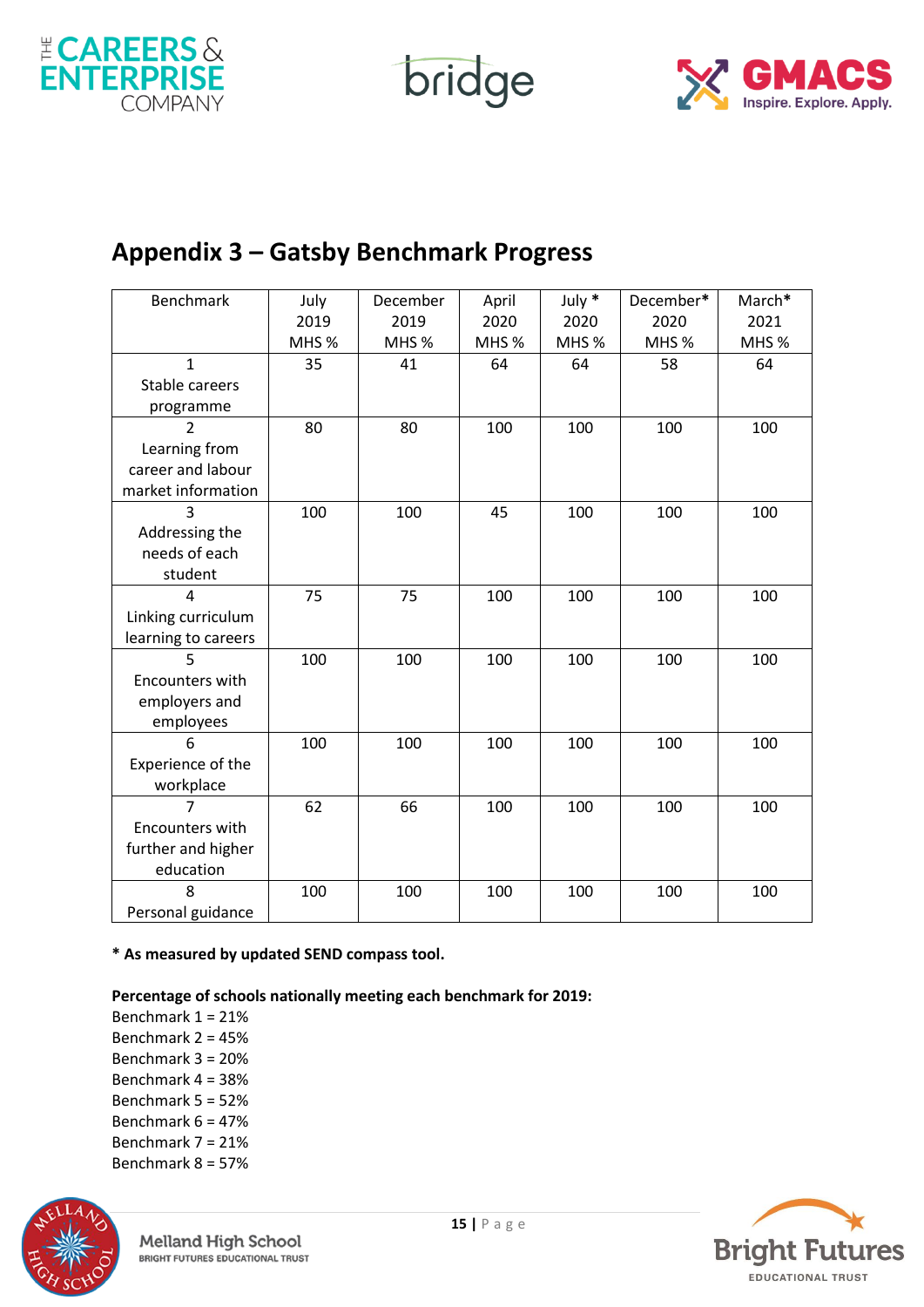

bridge



### **Appendix 4 – Progression Framework**

This table shows the careers theme/focus for each key stage, the content, the outcomes and how students' experiences will develop as they progress through school.

|                                                                                                      |                                                                                                          | KS3                                                                                            |                                                          |
|------------------------------------------------------------------------------------------------------|----------------------------------------------------------------------------------------------------------|------------------------------------------------------------------------------------------------|----------------------------------------------------------|
| <b>Objectives</b>                                                                                    | <b>Delivery</b>                                                                                          | <b>Measurable Outcomes</b>                                                                     | <b>Resources</b>                                         |
| To discover their<br>own skills and qualities.                                                       | Group work sessions<br>delivered by external<br>careers advisor.                                         | To identify their own<br>skills and qualities.                                                 |                                                          |
| To develop their<br>independence skills.                                                             | Opportunities for pupils<br>to develop independence<br>skills across the<br>curriculum.                  | To begin to show<br>independence in a variety<br>of situations.                                |                                                          |
|                                                                                                      | Prepare students to<br>participate in annual<br>EHCP review.                                             | To complete a basic<br>personal statement to<br>inform EHCP annual<br>review.                  | Skills for Life Framework<br><b>KS3 PSHCE curriculum</b> |
| To understand how skills<br>and qualities can assist<br>them when considering<br>job choices.        | Delivery of employability<br>skills during KS3 tutor<br>group time.                                      | To identify different<br>career sectors and<br>identify different job<br>roles.                | Skills Builder resources<br><b>Talentino resources</b>   |
| To be aware of all routes<br>and pathways available in<br>KS4 and how they inform<br>career choices. | Explore different career<br>sectors during KS3 tutor<br>group time, subject<br>lessons and careers week. | To gain experience<br>of all subject choices<br>before making decisions.                       |                                                          |
| To be prepared for<br>making appropriate<br>KS4 option choices.                                      | Participate in at least one<br>employer encounter and<br>one subject specific<br>employer encounter      | To understand the<br>routes and pathways<br>available at KS4.                                  |                                                          |
| To make informed<br>KS4 option choices.                                                              | every year.                                                                                              | To know what their<br>options are at KS4 and<br>select KS4 options<br>relevant to their needs. |                                                          |
|                                                                                                      | Access up to date<br>information about career<br>paths and the labour<br>market information<br>annually. | To identify local LMI<br>trends.                                                               |                                                          |



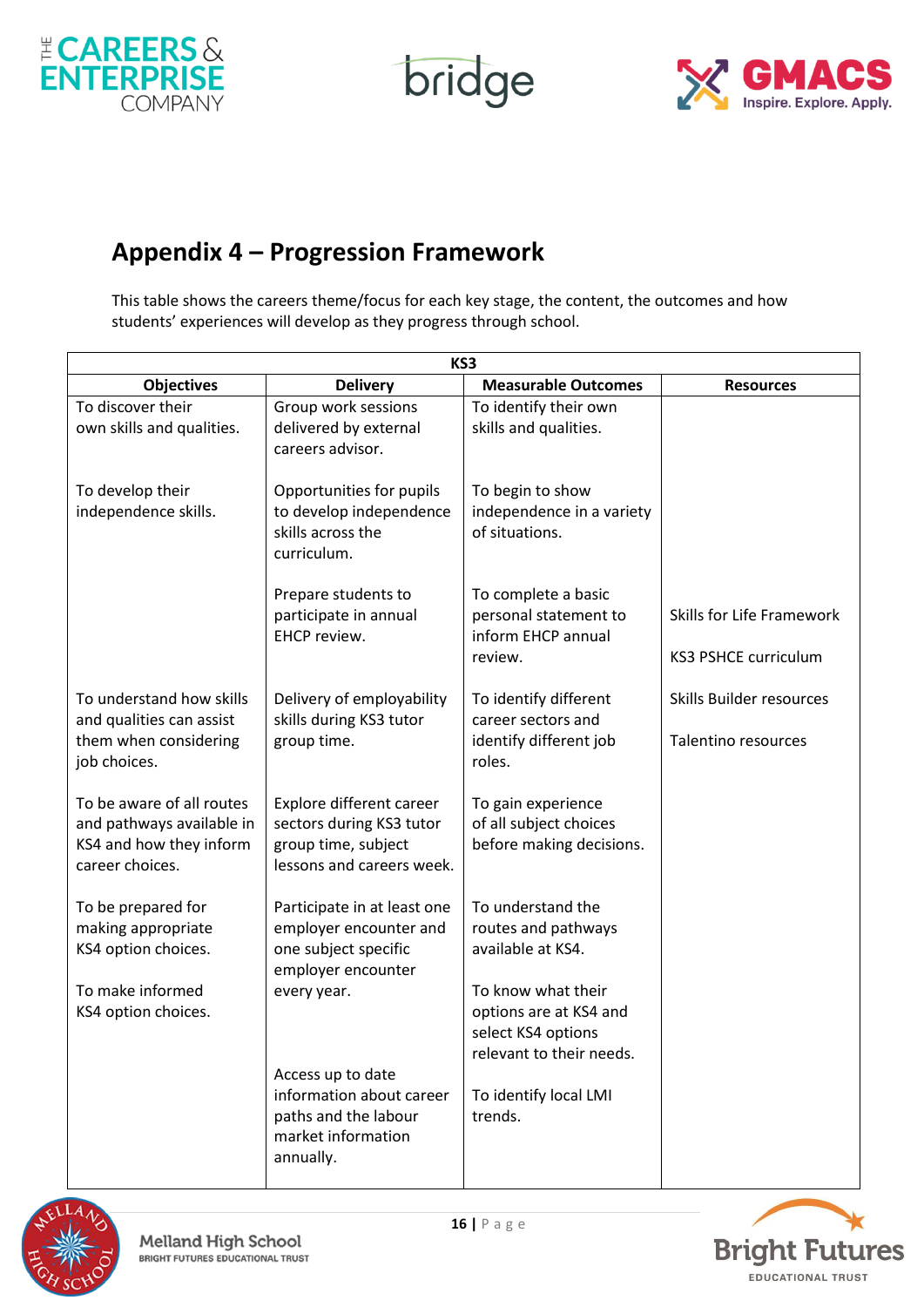



| KS4                                                                                              |                                                                                                                                           |                                                                                                                         |                                                                                      |
|--------------------------------------------------------------------------------------------------|-------------------------------------------------------------------------------------------------------------------------------------------|-------------------------------------------------------------------------------------------------------------------------|--------------------------------------------------------------------------------------|
| <b>Objectives</b>                                                                                | <b>Delivery</b>                                                                                                                           | <b>Measurable</b><br><b>Outcomes</b>                                                                                    | <b>Resources</b>                                                                     |
| To further develop their<br>own skills and qualities.                                            | Individual sessions<br>delivered by external<br>careers advisor.                                                                          | To identify how their<br>own skills and qualities<br>can assist them when<br>considering job choices.                   |                                                                                      |
| To further develop their<br>independence skills.                                                 | Increased opportunities<br>for pupils to develop<br>independence skills<br>across the curriculum.                                         | To show more<br>independence in a<br>variety of situations.                                                             | Skills for Life Framework<br><b>KS4 PSHCE curriculum</b><br>Skills Builder resources |
|                                                                                                  | Prepare students to<br>participate in annual<br>EHCP review.                                                                              | To complete a detailed<br>personal statement to<br>inform EHCP annual<br>review.                                        | <b>Talentino resources</b>                                                           |
|                                                                                                  | Prepare students to<br>plan and deliver autumn<br>term tutor group and<br>subject enterprise<br>projects to develop<br>enterprise skills. | Successful delivery and<br>evaluation of enterprise<br>projects.                                                        |                                                                                      |
| To explain how skills<br>and qualities can assist<br>them when considering<br>job choices.       | Delivery of<br>employability and WRL<br>skills during KS4 tutor<br>group time.                                                            | To identify different<br>career sectors and<br>identify different job<br>roles.                                         |                                                                                      |
| To explore all routes<br>and pathways available<br>in KS5 and how they<br>inform career choices. | <b>Taster sessions</b><br>delivered by KS5<br>teachers and supported<br>and followed up by KS4<br>teachers.                               | To take part in option<br>choice carousel to gain<br>experience<br>of all option choices<br>before making<br>decisions. |                                                                                      |
| To be prepared for<br>making appropriate<br>KS5 option choices.                                  |                                                                                                                                           | To identify the<br>routes and pathways<br>available at KS5.                                                             |                                                                                      |
| To make informed<br>KS5 option choices.                                                          |                                                                                                                                           | To select KS5 options<br>relevant to their needs.                                                                       |                                                                                      |

bridge



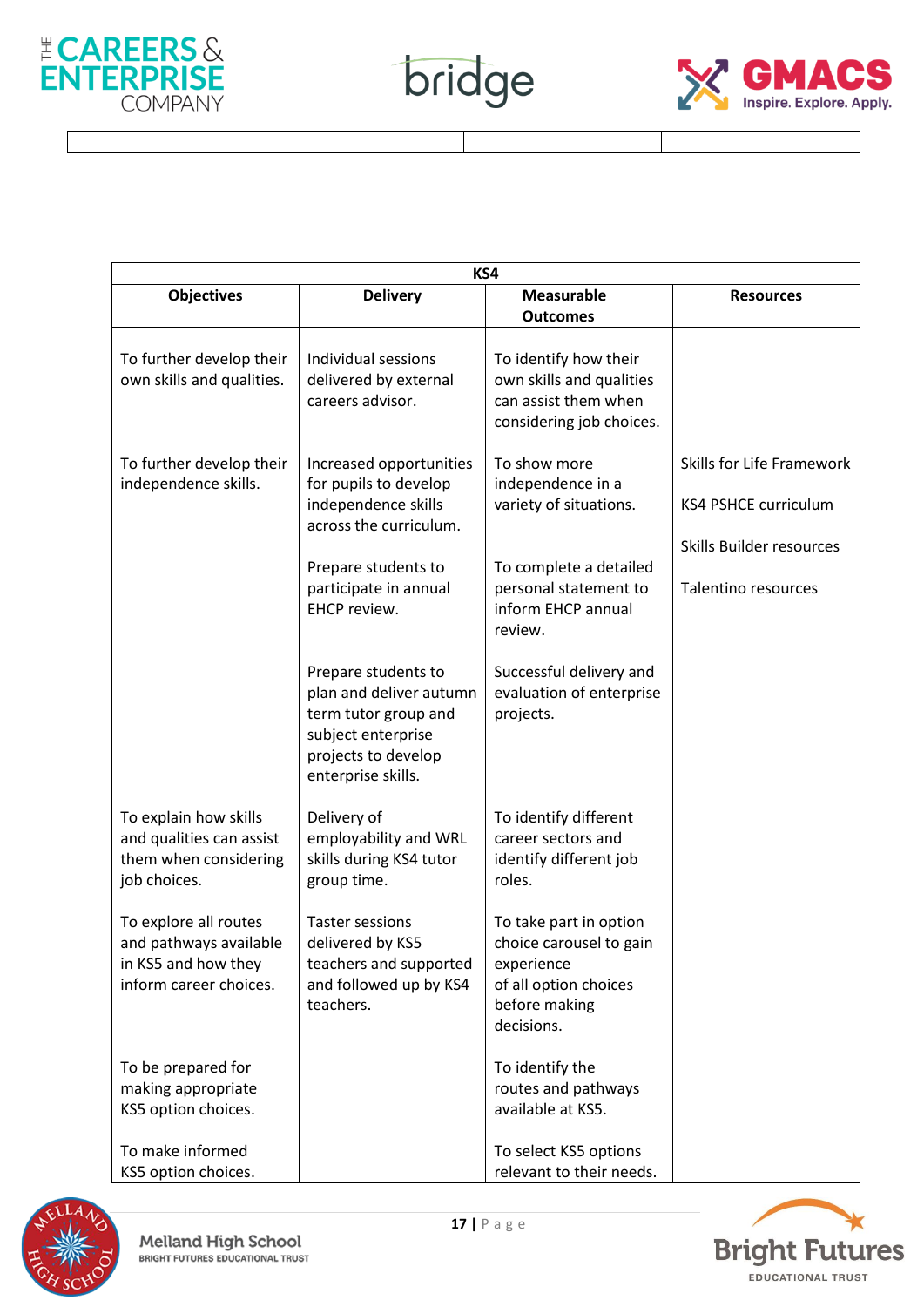

 $\mathbf{r}$ 





| To make informed<br>decisions about post 16<br>career and college<br>options. | Delivery of WRL<br>preparation and<br>evaluation sessions<br>during KS4 tutor group<br>time.                          | To be prepared and<br>confident to take part in<br>work experience<br>placements. |  |
|-------------------------------------------------------------------------------|-----------------------------------------------------------------------------------------------------------------------|-----------------------------------------------------------------------------------|--|
| To develop skills in<br>applying for post 16<br>options.                      | Prepare students for job<br>applications and<br>interviews.                                                           |                                                                                   |  |
| To research post 19<br>options.                                               | Explore different career<br>sectors during KS4 tutor<br>group time, subject<br>lessons and careers<br>week.           |                                                                                   |  |
|                                                                               | Access up to date<br>information about<br>career paths and the<br>labour market<br>information annually.              | To identify local LMI<br>trends.                                                  |  |
|                                                                               | Participate in at least<br>one employer<br>encounter and one<br>subject specific<br>employer encounter<br>every year. |                                                                                   |  |
|                                                                               | Participate in at least<br>one work experience<br>placement every year.                                               | To evaluate work<br>experience placements                                         |  |



**18** | P a g e<br> **18** | P a g e<br>
BRIGHT FUTURES EDUCATIONAL TRUST

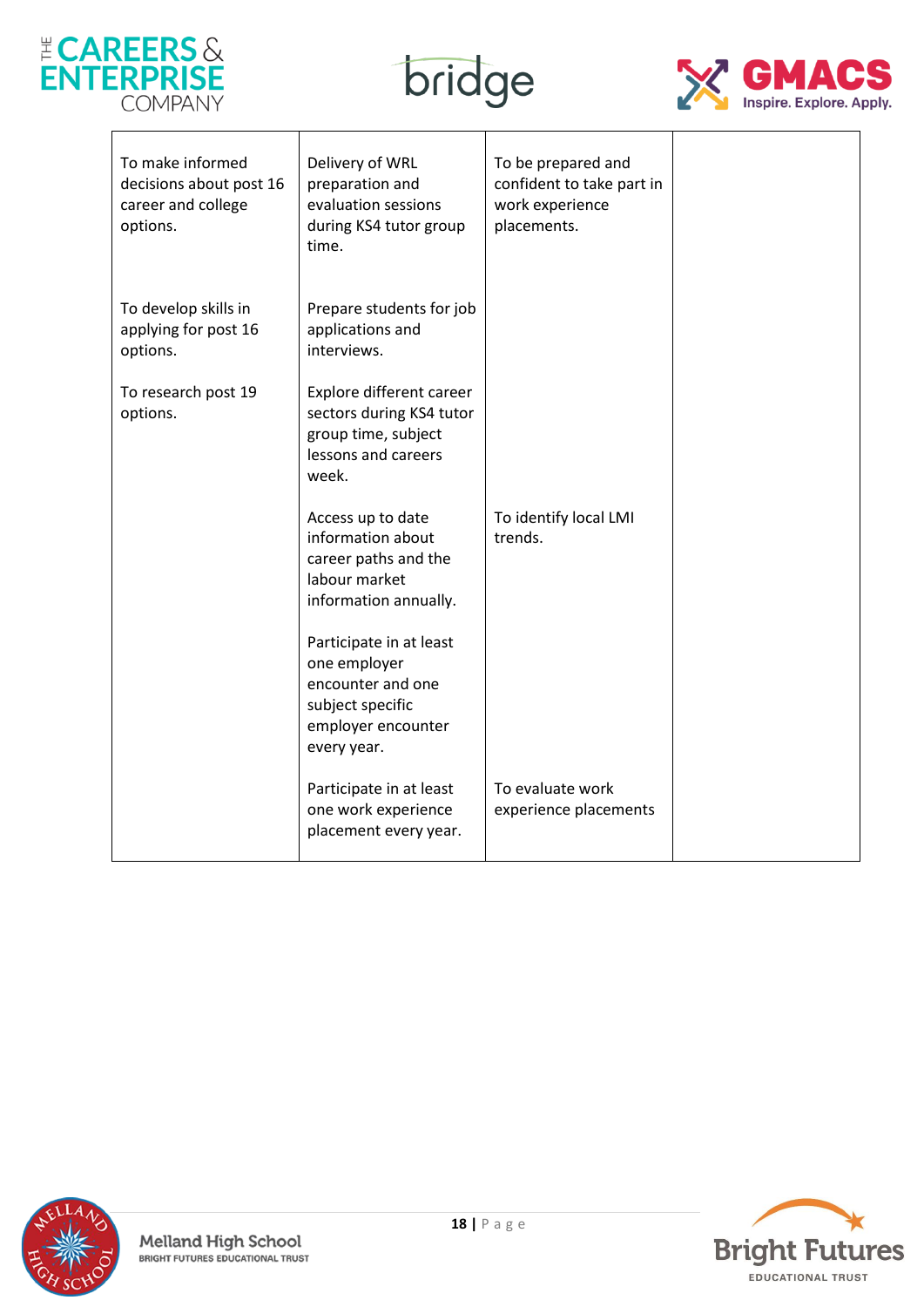





| KS5                                                                                               |                                                                                                                                                                                 |                                                                                                       |                                                                                                |  |
|---------------------------------------------------------------------------------------------------|---------------------------------------------------------------------------------------------------------------------------------------------------------------------------------|-------------------------------------------------------------------------------------------------------|------------------------------------------------------------------------------------------------|--|
| <b>Objectives</b>                                                                                 | <b>Delivery</b>                                                                                                                                                                 | <b>Measurable</b><br><b>Outcomes</b>                                                                  | <b>Resources</b>                                                                               |  |
| To identify and further<br>develop their own<br>specific employability<br>skills and qualities.   | Individual sessions<br>delivered by external<br>careers advisor.<br>Prepare students to<br>write a personal<br>statement or CV.                                                 | To identify how their<br>own skills and qualities<br>can assist them when<br>considering job choices. | Skills for Life<br>Framework<br>Personal Development<br>curriculum<br>Skills Builder resources |  |
| To practise<br>independence skills<br>across the curriculum.                                      | Timetabled<br>independence lessons<br>and increased<br>opportunities for pupils<br>to develop<br>independence skills<br>across the curriculum<br>and in the wider<br>community. | To show greater<br>independence in a<br>variety of situations.                                        | Talentino resources                                                                            |  |
|                                                                                                   | Prepare students to<br>participate in annual<br><b>EHCP</b> and transition<br>reviews.                                                                                          | To complete a detailed<br>personal statement to<br>inform EHCP annual<br>review.                      |                                                                                                |  |
|                                                                                                   | Prepare students to<br>independently plan and<br>deliver autumn term<br>tutor group and subject<br>enterprise projects to<br>develop enterprise<br>skills.                      | To successfully deliver<br>and evaluate enterprise<br>projects.                                       |                                                                                                |  |
| To explore all routes<br>and pathways available<br>post 19 and how they<br>inform career choices. | Delivery of<br>employability and WRL<br>skills during timetabled<br>WRL lessons.                                                                                                | To identify different<br>career sectors and<br>identify different job<br>roles.                       |                                                                                                |  |
| To be prepared for<br>making appropriate<br>post 19 option choices.<br>To further develop skills  | Prepare students for<br>post 19 college and job<br>applications and<br>interviews.                                                                                              | To research and<br>identify the<br>routes and pathways<br>available at post 19.                       |                                                                                                |  |
| in applying for post 19<br>options.                                                               | Prepare students to<br>take part in college<br>visits and open days.                                                                                                            | To feel prepared and<br>attend college visits<br>and open days.                                       |                                                                                                |  |



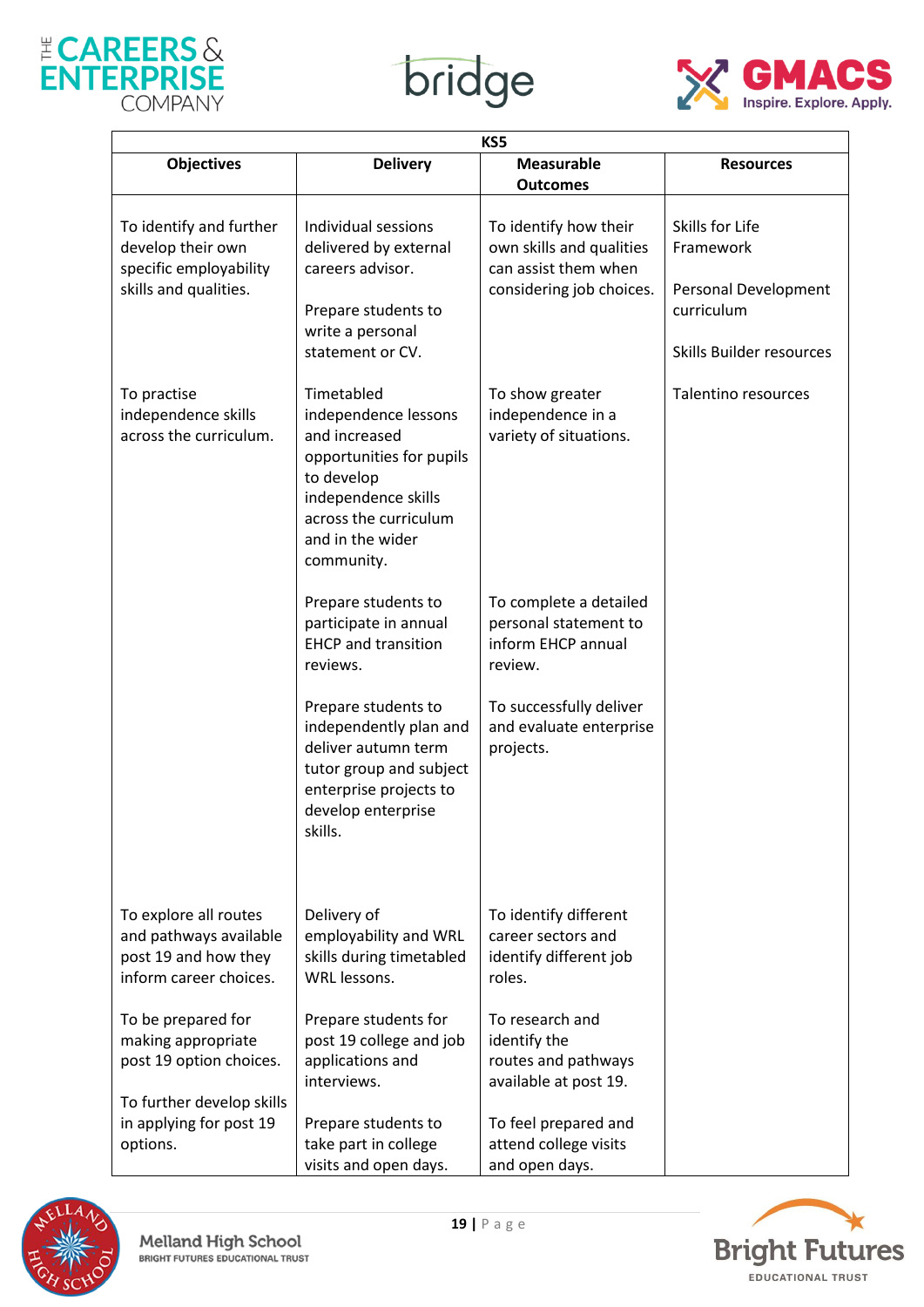





| To make informed<br>decisions about post 19<br>career and college<br>options.<br>To prepare for their<br>transition to education<br>or employment. | Explore different career<br>sectors during<br>timetabled WRL<br>lessons, KS5 tutor<br>group time, subject<br>lessons and careers<br>week. | To apply for post 19<br>chosen pathway.                                           |  |
|----------------------------------------------------------------------------------------------------------------------------------------------------|-------------------------------------------------------------------------------------------------------------------------------------------|-----------------------------------------------------------------------------------|--|
|                                                                                                                                                    | Access up to date<br>information about<br>career paths and the<br>labour market<br>information annually.                                  | To identify local LMI<br>trends.                                                  |  |
|                                                                                                                                                    | Participate in at least<br>one employer<br>encounter and one<br>subject specific<br>employer encounter<br>every year.                     | To be prepared and<br>confident to take part<br>in work experience<br>placements. |  |
|                                                                                                                                                    | Participate in at least<br>one work experience<br>placement every year.                                                                   | To evaluate work<br>experience placements.                                        |  |



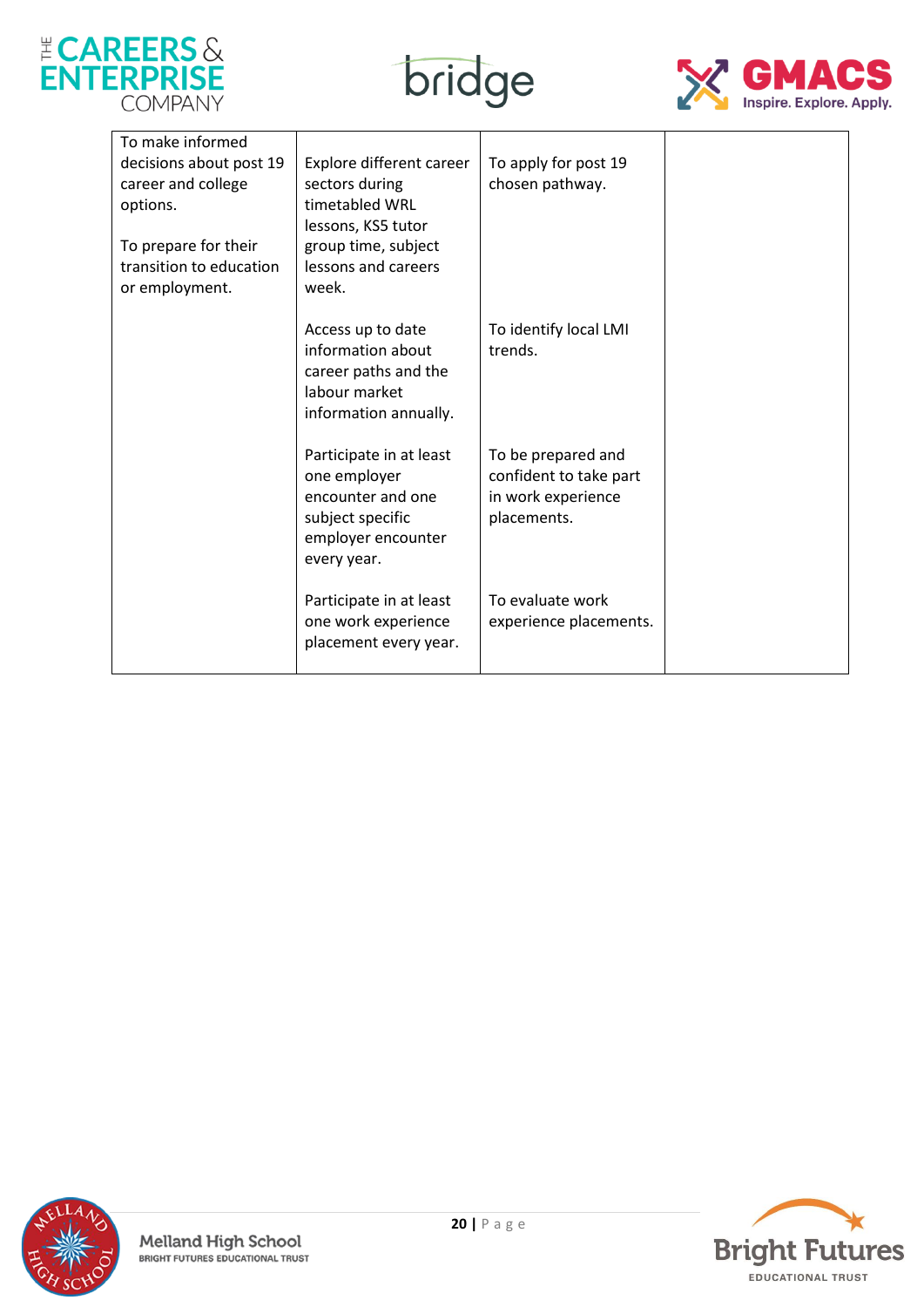

bridge



### **Appendix 5 - Careers Calendar**

Overview of careers calendar and main activities.

|     | Ongoing                   | Term 1                     | Term <sub>2</sub>        | Term <sub>3</sub>  |
|-----|---------------------------|----------------------------|--------------------------|--------------------|
| KS3 | Careers advisor           | Careers fair               | <b>National Careers</b>  | Careers advisor    |
|     | drop ins                  | Parent carer               | Week                     | group sessions     |
|     | Employer                  | information day            | Ex pupils' WRL           | Parent / carer     |
|     | encounters                | <b>Careers celebration</b> | presentation             | careers coffee     |
|     | <b>Careers assemblies</b> |                            |                          | morning            |
| KS4 | Careers advisor           | Careers fair               | <b>National Careers</b>  | Speed networking   |
|     | drop ins                  | Parent carer               | Week                     | event              |
|     | Work experience           | information day            | Ex pupils' WRL           | Parent / carer     |
|     | placements                | Enterprise projects        | presentation             | transition and     |
|     | Employer                  | Careers celebration        | Careers advisor          | careers coffee     |
|     | encounters                |                            | individual sessions      | morning            |
|     | Careers assemblies        |                            |                          | NCS programme      |
| KS5 | Careers advisor           | Careers fair               | <b>National Careers</b>  | Speed networking   |
|     | drop ins                  | Parent carer               | Week                     | event              |
|     | Work experience           | information day            | Ex pupils' WRL           | Parent / carer     |
|     | placements                | Enterprise projects        | presentation             | transition and     |
|     | Employer                  | Careers advisor            | Disability jobs fair     | careers coffee     |
|     | encounters                | individual sessions        | (MCC)                    | morning            |
|     | Student careers           | College open days          | <b>Skills North West</b> | College transition |
|     | coffee morning            | <b>Careers celebration</b> | (Event City)             | visits             |
|     |                           |                            |                          | NCS programme      |



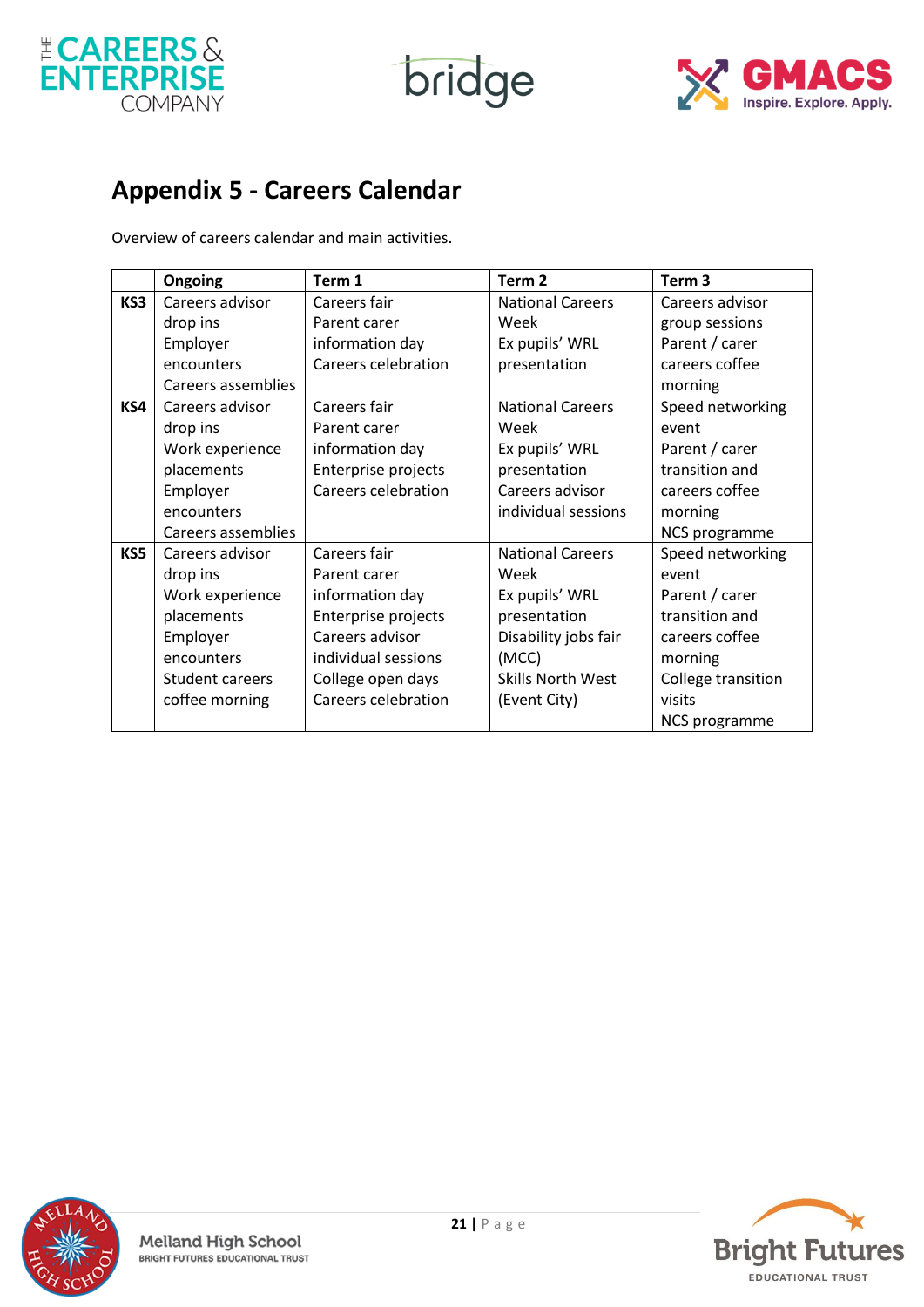

bridge



### **Appendix 6 – Careers, WRL & Transition Contacts**

| Media city                                 | Breakthrough UK                           |
|--------------------------------------------|-------------------------------------------|
| The Manchester College                     | Remploy                                   |
| <b>Bridge College</b>                      | Challenge 4 Change                        |
| <b>Seashell Trust</b>                      | Transition Team - Manchester City Council |
| <b>BBC</b>                                 | Supported internships programme           |
| <b>Manchester Healthy Schools</b>          | Seddon Construction                       |
| The Lowry                                  | Access to Sport                           |
| <b>STEP Project</b>                        | Mencap                                    |
| Shortbreaks - The Specialist Resource Team | The Skills Company                        |
| <b>United Response</b>                     | <b>Enthusiasm Trust</b>                   |
| WorkFit Programme - The Downs Syndrome     | Loreto College                            |
| Society                                    |                                           |
| <b>Debdale Park and Eco Centre</b>         | Children's Society                        |
| <b>WZKids</b>                              | <b>Palace Theatre</b>                     |
| <b>KIDS</b>                                | <b>Talbot House</b>                       |
| Mind (YASP)                                | Tesco                                     |
| The Factory Youth Zone                     | Targeted youth support service            |
| Manchester City Football Club              | <b>Universal Service Providers</b>        |
| <b>Contact Theatre</b>                     | People's History Museum                   |
| <b>Pure Innovations</b>                    | <b>NCS Programme</b>                      |
| Careers and Enterprise Advisor Network     | <b>Career Connect</b>                     |
| <b>Leonard Cheshire</b>                    | Noah's Art                                |
| Arcadia Leisure                            | Co-op Adventure                           |
| <b>Northern Rail</b>                       | <b>Sutton Rd Nursery</b>                  |
| <b>Stagecoach Manchester</b>               | <b>RSPB</b>                               |
| <b>Eastlands Homes</b>                     | Toni & Guy                                |
| The Garden House Marple                    | <b>Simply Cycling</b>                     |



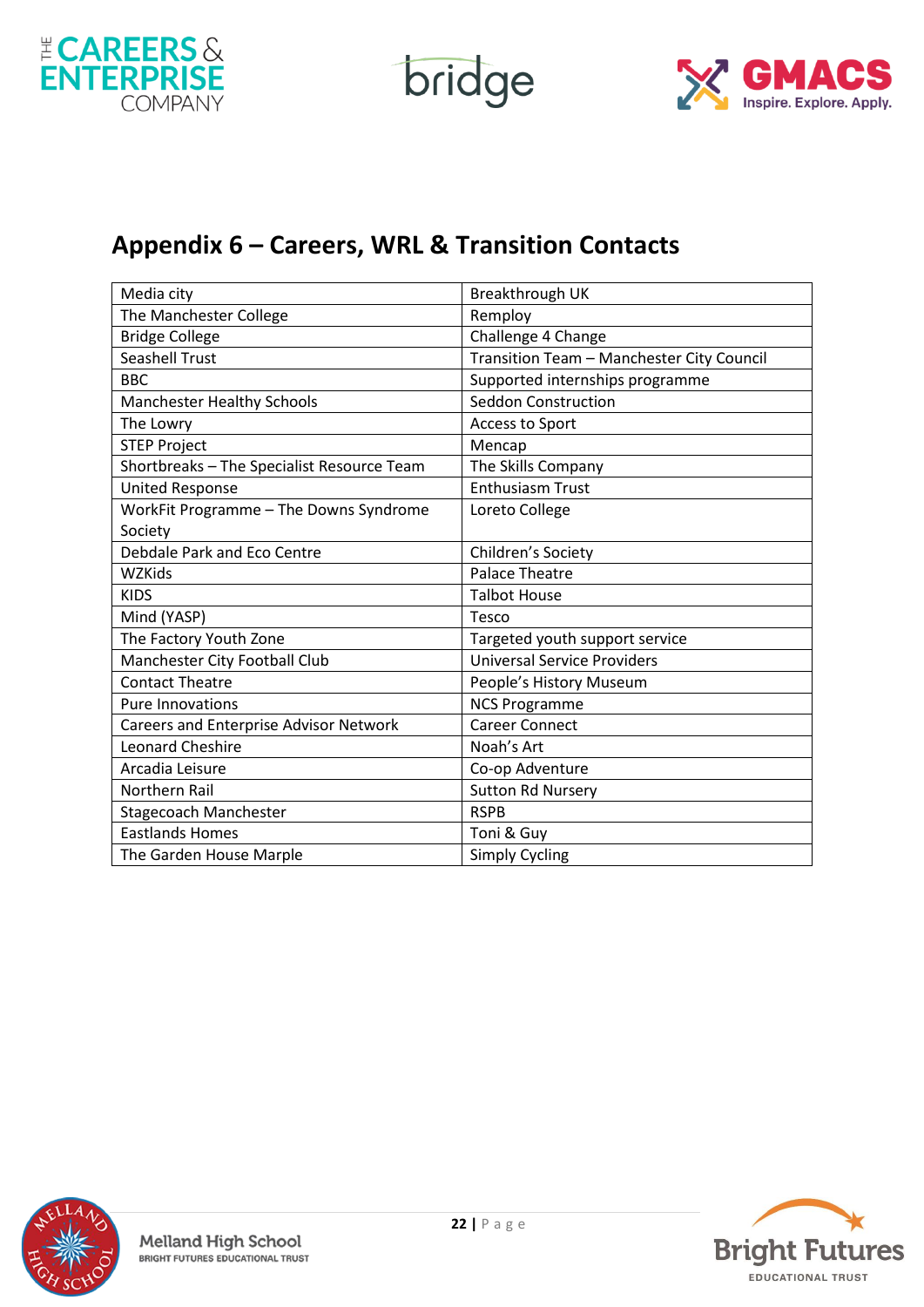

bridge



### **Appendix 7 - Parental Engagement Plan**

| <b>Date</b> | Communication                   | <b>KS</b> | <b>Content Plan</b>              | Channel     | Responsible          |
|-------------|---------------------------------|-----------|----------------------------------|-------------|----------------------|
| Summer      | <b>Strategic Careers Plan</b>   | Whole     | Share Strategic Careers Plan     | Paper copy  | Careers lead         |
| term        |                                 | school    | with parents / carers and        | Email       | Careers              |
|             |                                 |           | gather feedback                  | Website     | Coordinator          |
| Autumn      | <b>Parent Carer Information</b> | Whole     | Stall holders to include college | Flyers      | Careers lead         |
| term        | Day                             | school    | and careers advice.              | Website     | Careers              |
|             |                                 |           | Send information prior to        | Email       | Coordinator          |
|             |                                 |           | event.                           |             | Careers governor     |
|             |                                 |           | Send evaluation post event.      |             |                      |
|             | Work experience                 | Targeted  | Preparatory information.         | Phone calls | Careers              |
|             |                                 | parents   | Update during work               | Microsoft   | coordinator          |
|             |                                 | / carers  | experience.                      | Forms       | <b>WRL</b> organiser |
|             |                                 |           | Evaluate during and post         | evaluations |                      |
|             |                                 |           | experience.                      |             |                      |
| Spring      | <b>Careers Week</b>             | Whole     | Inform parents and carers of     | Letter      | Careers team         |
| Term        |                                 | school    | upcoming careers activities.     | Email       |                      |
|             |                                 |           |                                  | Website     |                      |
|             | Work experience                 | Targeted  | Preparatory information.         | Phone calls | Careers              |
|             |                                 | parents   | Update during work               | Microsoft   | coordinator          |
|             |                                 | / carers  | experience.                      | Forms       | <b>WRL</b> organiser |
|             |                                 |           | Evaluate during and post         | evaluations |                      |
|             |                                 |           | experience.                      |             |                      |
|             | Careers fair                    | KS3 KS4   | Invite parents and carers to     | Flyers      | Careers team         |
| Summer      |                                 |           | attend with students.            | Website     |                      |
| Term        |                                 |           | Send information prior to        | Email       |                      |
|             |                                 |           | event.                           |             |                      |
|             |                                 |           | Send evaluation post event.      |             |                      |
|             | Work experience                 | Targeted  | Preparatory information.         | Phone calls | Careers              |
|             |                                 | parents   | Update during work               | Microsoft   | coordinator          |
|             |                                 | / carers  | experience.                      | Forms       | <b>WRL</b> organiser |
|             |                                 |           | Evaluate during and post         | evaluations |                      |
|             |                                 |           | experience.                      |             |                      |
|             | Parent / carer careers          | Whole     | Gathering parent / carer views   | Email       | Careers team         |
|             | questionnaire                   | school    | with regards to careers          | Phone call  |                      |
|             |                                 |           | provision.                       | Letter      |                      |



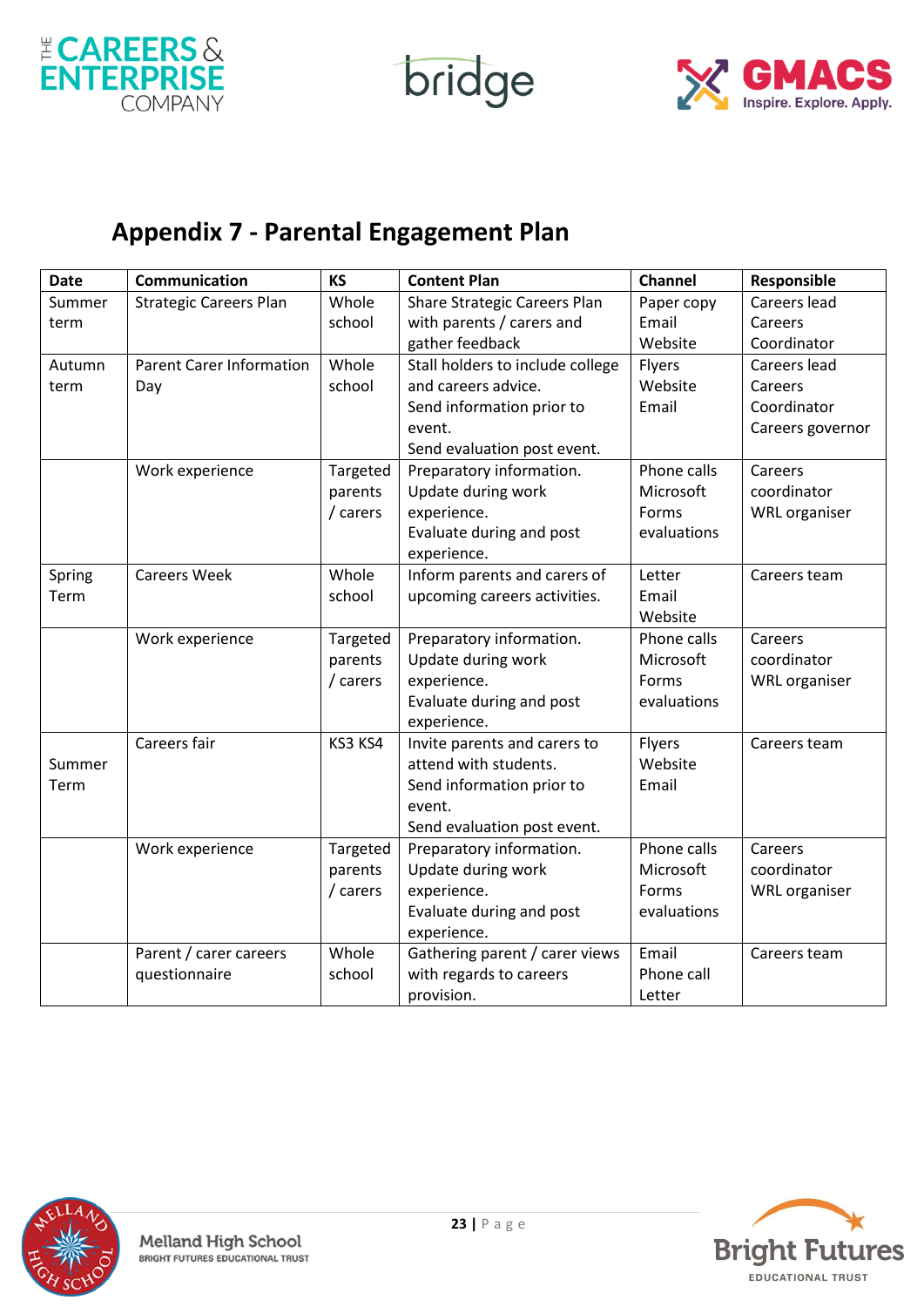





### **Appendix 8 – Roles and Responsibilities**

| <b>Job Title</b>                     | <b>Name</b>             | <b>Responsibility</b>                              |
|--------------------------------------|-------------------------|----------------------------------------------------|
| Governor Responsible for Careers     | Fiona Johnson           | Responsible for strategic support                  |
|                                      |                         | and challenge of careers strategy at               |
|                                      |                         | governor level.                                    |
| <b>MHS Principal</b>                 | Sue Warner              | Responsible for strategic support                  |
|                                      |                         | and challenge of career leader                     |
|                                      |                         | decisions.                                         |
| <b>Strategic Careers Leader</b>      | <b>Julie Barnett</b>    | Responsible for planning and                       |
|                                      |                         | setting the strategic direction of                 |
|                                      |                         | careers provision at MHS.                          |
|                                      |                         | Responsible for community                          |
|                                      |                         | engagement.                                        |
| <b>Careers Co-ordinator</b>          | <b>Caroline Roberts</b> | Jointly responsible for planning and               |
|                                      |                         | setting the strategic direction of                 |
|                                      |                         | careers provision at MHS.                          |
|                                      |                         | Responsible for community                          |
|                                      |                         | engagement.                                        |
|                                      |                         | Responsible for the development                    |
|                                      |                         | and delivery of the careers and WRL                |
|                                      |                         | programme.                                         |
| Work Related Learning Organiser      | <b>Debbie Mellows</b>   | Responsible for joint organisation                 |
| <b>Careers Guidance Practitioner</b> |                         | and evaluation of WRL placements.                  |
|                                      | Val Worral              | Responsible for the independent,                   |
| (Career Connect)                     | &                       | impartial advice and guidance                      |
|                                      | Kathy Taylor            | provided to students in 1-2-1 CEIAG<br>interviews. |
|                                      |                         | Responsible for providing support                  |
|                                      |                         | to identified at risk of NEET                      |
|                                      |                         | students.                                          |
| Enterprise Co-ordinator (GMCA)       | Diane Norburn           | Responsible for strategic                          |
|                                      |                         | development of Careers                             |
|                                      |                         | programmes across GM schools.                      |
| Enterprise Adviser (GMCA)            | Sarah Driver            | Responsible for advising Careers                   |
|                                      |                         | Leader on strategic direction and                  |
|                                      |                         | developing the school's provision to               |
|                                      |                         | meet all Gatsby Benchmarks.                        |
| <b>Careers Champion (KS3)</b>        | Kate Milburn            | Responsible for planning and                       |
|                                      |                         | coordination of CEIAG events for                   |
|                                      |                         | KS3.                                               |
| <b>Careers Champion (KS4)</b>        | Rob Barlow              | Responsible for planning and                       |
|                                      |                         | coordination of CEIAG events for                   |
|                                      |                         | <b>KS4.</b>                                        |
| <b>Careers Champion (KS5)</b>        | Charlotte Johnson       | Responsible for planning and                       |
|                                      |                         | coordination of CEIAG events for                   |
|                                      |                         | KS5.                                               |

## **Appendix 9 – Resources**